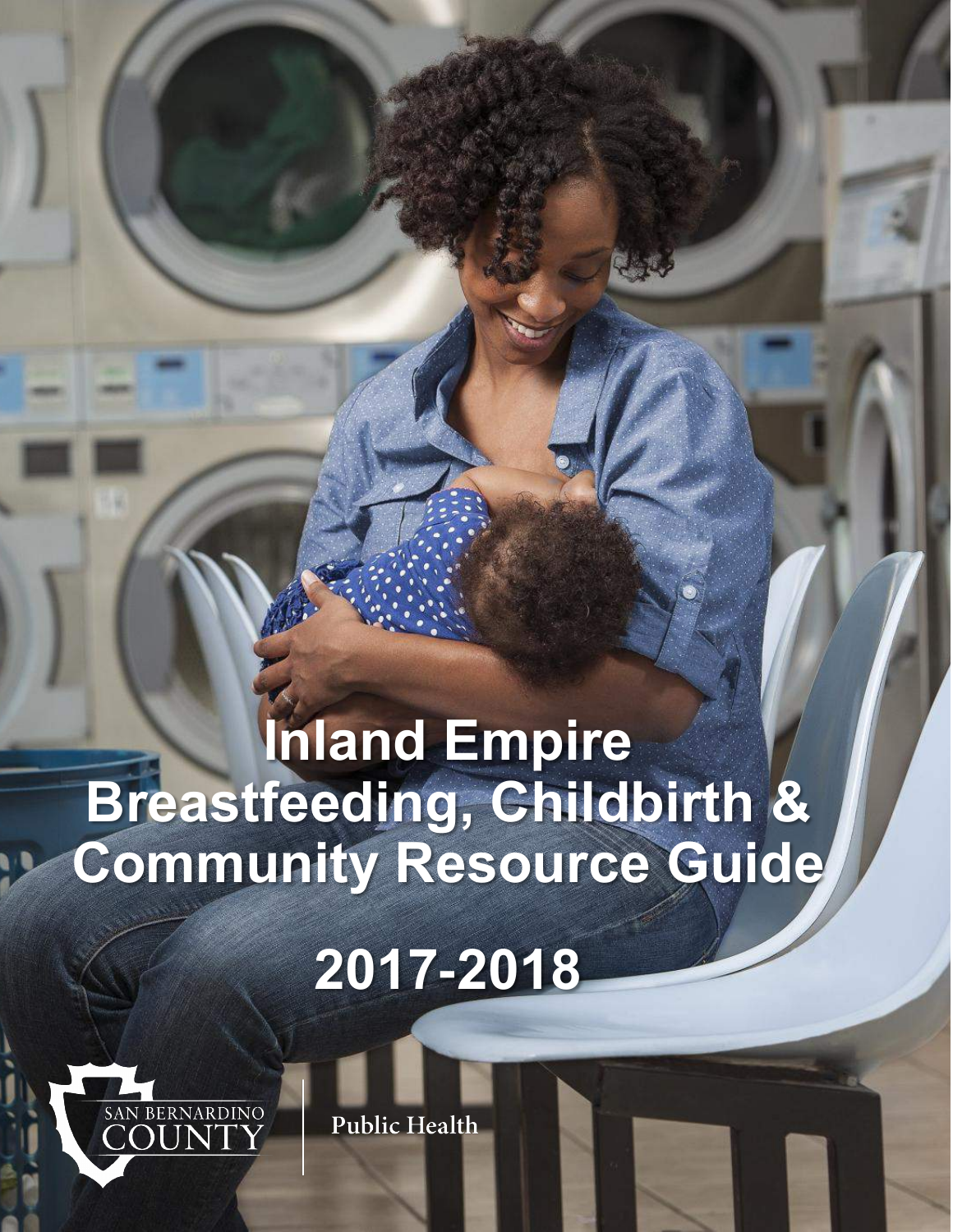

*Congratulations on the birth of your baby! By breastfeeding, you are giving your baby the best start in life. There are several breastfeeding clinics and mother*-*tomother support groups for breastfeeding women listed throughout this resource guide that may be helpful to you as a new mother. We encourage you to identify and develop a breastfeeding support network within your own family and community.*

#### **RESOURCES IN THE WEST END**

**Breastfeeding Clinics and/or Support Groups**

| San Bernardino County Dept. of Public Health WIC Program and Breastfeeding Support 800-472-2321                                                           |  |
|-----------------------------------------------------------------------------------------------------------------------------------------------------------|--|
|                                                                                                                                                           |  |
|                                                                                                                                                           |  |
| Walk-in clinics Mon., Thur., & Fri., 9:00AM to 11:30AM; breastfeeding support class Tues. & Wed. 12:00PM to 2:30PM<br>1798 N. Garey Ave, Pomona, CA 91767 |  |

San Antonio Regional Hospital Healthy Beginnings Family Care Center in Upland…………………………..909-920-6230 Family Care Center, 1175 E. Arrow Highway, Upland, CA 91786 (directly across from San Antonio Regional Hospital) Free initial visit for San Antonio patients who have given birth at the hospital; \$25 fee for non-San Antonio patients

Kaiser Permanente-Ontario Newborn Center- Ask for breastfeeding clinics (For members only)………... 888-750-0036 and/or support group; call for an appointment (For members only)……………………………………………909-609-3000

Cleavage Club Breastfeeding Support Group-Ontario (website:milkmaidlc.com)909-287-1243 or cass@milkmaidlc.com

#### **Maternal/Adult/ Child Mental Health Services/Counseling/Parenting Classes**

| Postpartum Depression Resources, 24 hours a day, 7 days a week                                                                                                                                                                                                | <b>Dial 211</b>               |
|---------------------------------------------------------------------------------------------------------------------------------------------------------------------------------------------------------------------------------------------------------------|-------------------------------|
|                                                                                                                                                                                                                                                               |                               |
|                                                                                                                                                                                                                                                               |                               |
| Pregnancy and Postpartum Stress Group in Pomona (can arrange childcare if necessary)  909-451-9951<br>Every 1st, 3rd, & 5th Tuesday of the month from 12:30PM to 2:00PM                                                                                       | 909-469-9491                  |
| Tues. through Fri, 9:00PM to 5:00PM (closed 12-1) Counseling services only to those enrolled<br>in the non-emergency shelter program; must live or have recently resided in Upland,<br>Ontario, Claremont, Pomona, Montclair, Alta Loma and Rancho Cucamonga) |                               |
|                                                                                                                                                                                                                                                               |                               |
|                                                                                                                                                                                                                                                               |                               |
| <b>Home Visitation Programs- Prenatal and Postnatal</b><br>LIFT Nurse Home Visitation Program (Countywide)                                                                                                                                                    |                               |
| Free program. provides qualifying low income pregnant women with in-home                                                                                                                                                                                      | 909-383-2000<br>.909-383-2078 |
|                                                                                                                                                                                                                                                               |                               |
|                                                                                                                                                                                                                                                               |                               |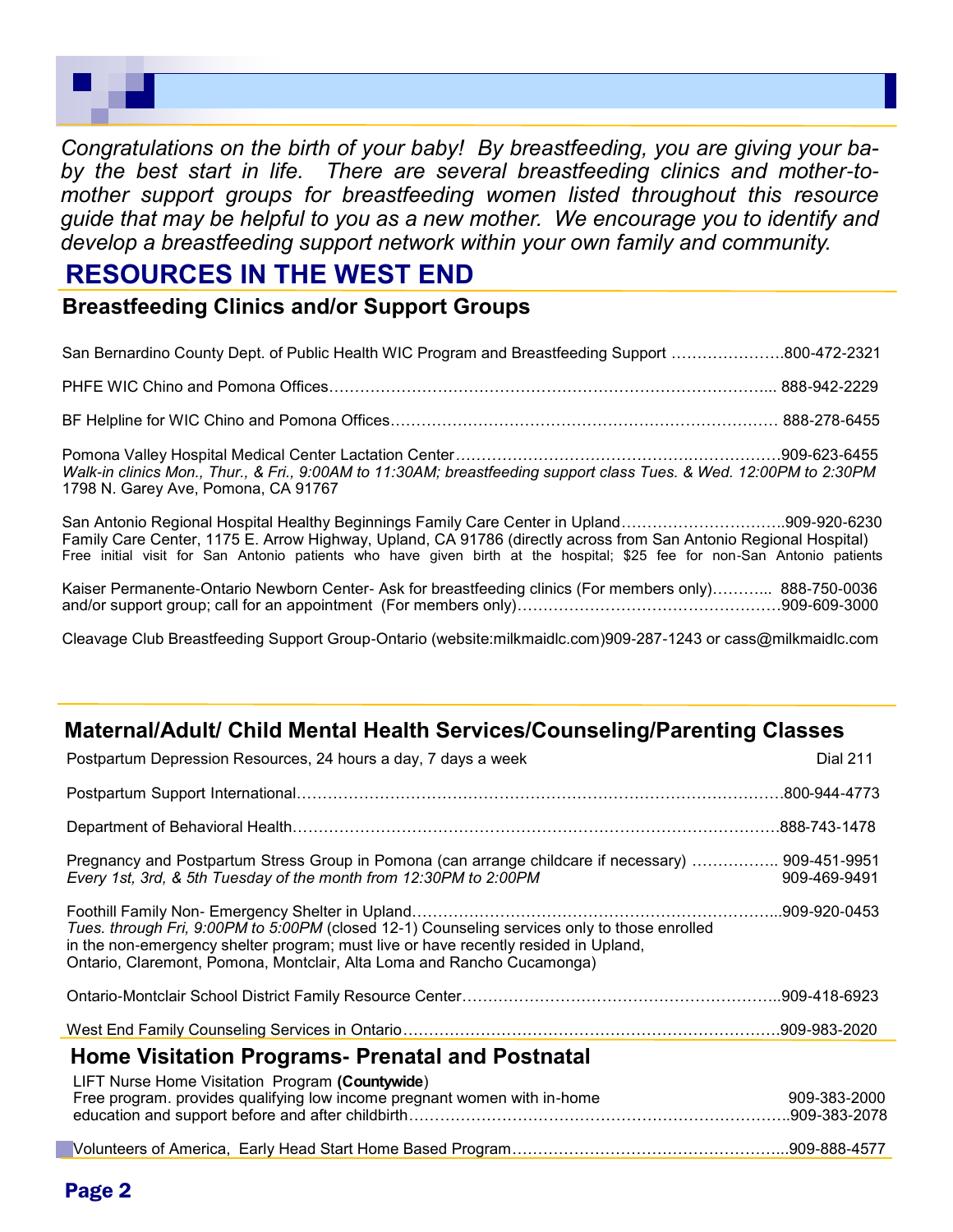# **RESOURCES IN THE CENTRAL VALLEY**

#### **Breastfeeding Clinics and/or Support Groups**

| San Bernardino County Dept. of Public Health WIC Program and Breastfeeding Support 800-472-2321                                                                                                            |                 |
|------------------------------------------------------------------------------------------------------------------------------------------------------------------------------------------------------------|-----------------|
| (Ask about prenatal classes and breastfeeding support)<br>400 N Pepper Ave, Colton, CA 92324                                                                                                               | 909-580-1000    |
| Note: ARMC Breastfeeding Support Groups officially start January 2018. English group: Mon. 10:30AM-12PM;                                                                                                   |                 |
| ARMC Postpartum Support Group in Colton<br>Every third Tuesday of the month from 11:00AM to 12:00PM (spouses and babies welcome)909-580-3530<br>400 N Pepper Ave, Colton, CA 92324                         |                 |
| (Call for additional information and closest location; open Mon.-Fri. 8:00AM-5:00PM; open Sat. 9:00AM-4:00PM.                                                                                              |                 |
| Bosom Buddy Support Group for Breastfeeding Moms in San Bernardino 855-424-7942 ext. 309<br>665 N D Street, San Bernardino, CA 92401; (call for exact dates and times)                                     | or 909-708-8158 |
| Kaiser Permanente-Fontana/Ontario Newborn Center<br>Ask for breastfeeding clinics and/or support group. Call for an appointment. (For members only)909-609-3000                                            | 888-750-0036    |
| Walk-in clinics Mon., Wed., & Fri., 10:00AM to 12:00PM; breastfeeding support group meets Thurs. 1-3 pm<br>403 E Highland Ave, San Bernardino, CA 92404; located in a separate building near the hospital. |                 |
| Walk-in clinics Tues. & Fri., 10:00AM to 12:00PM                                                                                                                                                           |                 |

1725 Western Avenue, San Bernardino, CA 92411

#### **Maternal/Adult/ Child Mental Health Services/Counseling/Parenting Classes**

| Cedar House Life Change in Bloomington (help for individuals struggling with chemical dependency)909-421-7120 |  |
|---------------------------------------------------------------------------------------------------------------|--|
|                                                                                                               |  |
|                                                                                                               |  |
|                                                                                                               |  |
| Inland Behavioral & Health Services, Inc. Perinatal Care Network in San Bernardino909-881-6146                |  |
|                                                                                                               |  |
|                                                                                                               |  |
| Victor Community Support Services in San Bernardino (See children up to age of 18)909-890-5930                |  |
| Victor Community Support Services-Family Resource Center in West San Bernardino909-522-4656                   |  |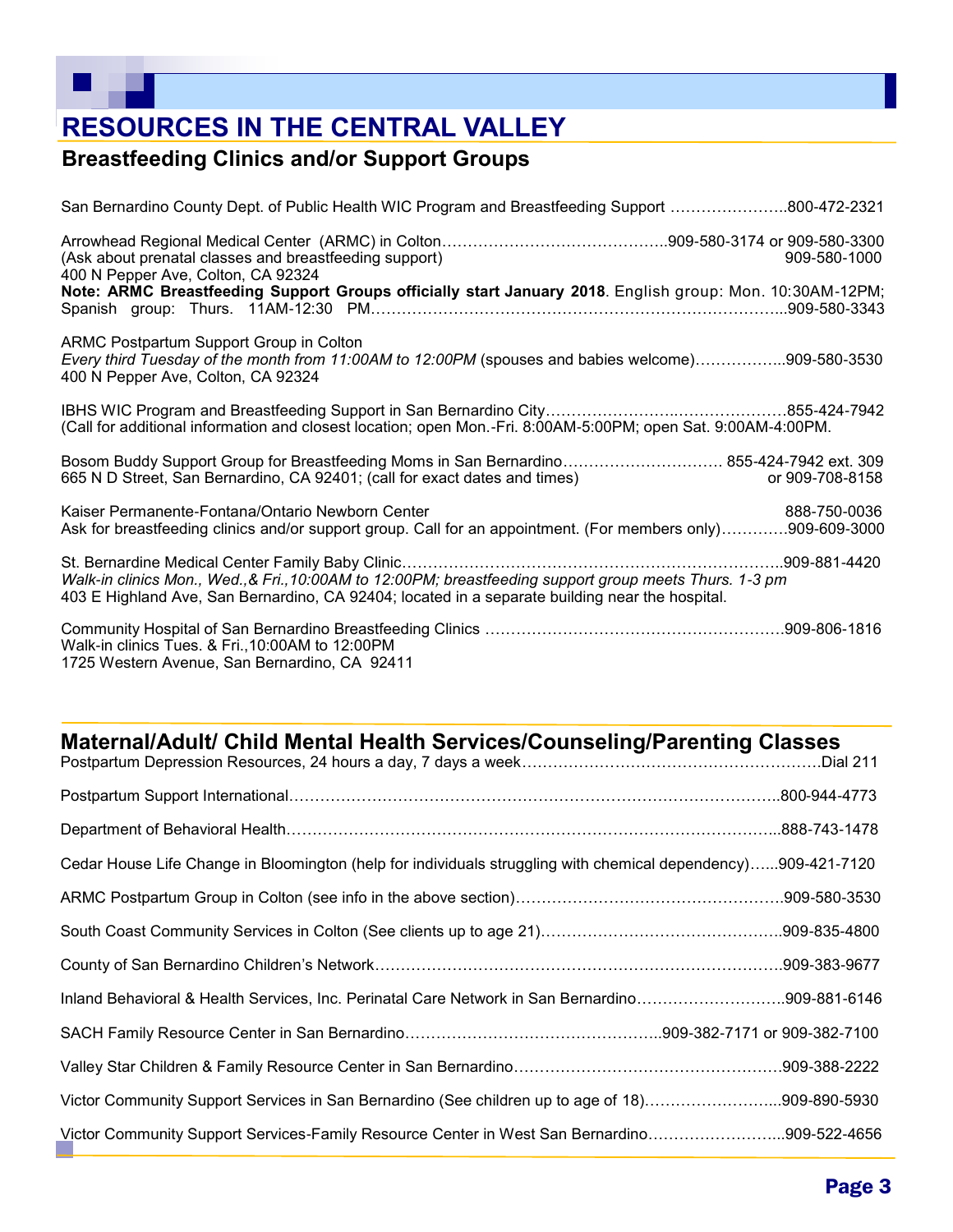# **RESOURCES IN THE EAST END**

### **Breastfeeding Clinics and/or Support Groups**

Riverside University Health System Loving Support Program/Breastfeeding Support Hotline……………...888-451-2499 English and Spanish-speaking certified lactation specialists and Internationally Board Certified Lactation Consultants (IBCLCs) are available 24 hours a day, 7 days a week to answer your questions.)

Page 4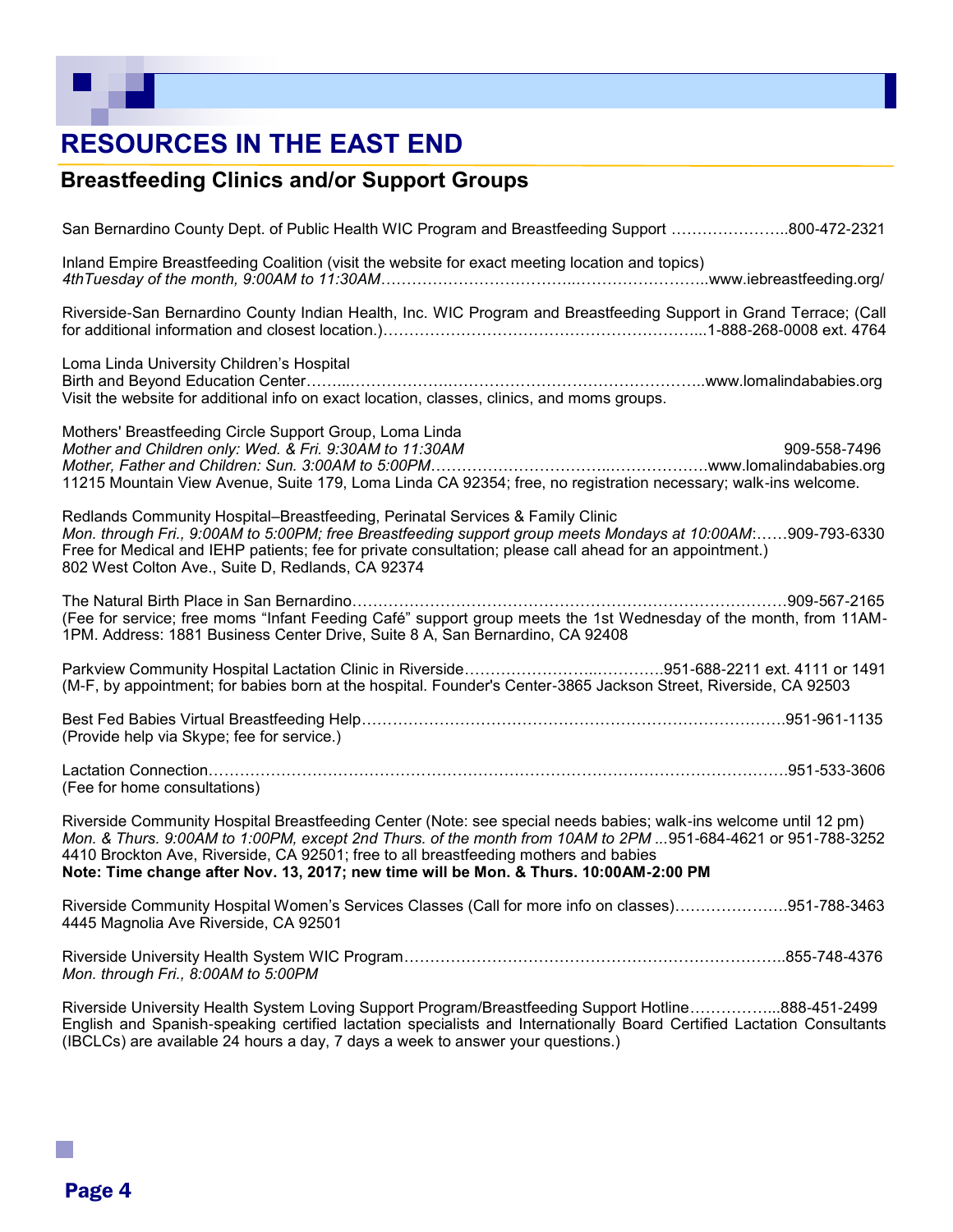# **RESOURCES IN THE EAST END,** *continued*

#### **Breastfeeding Clinics and/or Support Groups**

Kaiser Permanente Riverside (For Members Only)…………………………………………...866-883-0119 or 951-352-0292 Breastfeeding USA-Inland Empire Chapter………………………...Tamika.simpson@breastfeedingusa.org/909-910-5876 My Bump to Bundle (breastfeeding resources; fee for service for lactation consultation)…...www.mybumptobundle.com La Leche League, Inland Empire………………………………………………………………………………http://www.lllie.org/ Breastfeeding resources and meeting dates/times for the I.E.; website has telephone numbers for La Leche League leaders; call for help and leave a message. Corona Regional Medical Center-Baby Connection Center…………………………………………………..….951-808-6721 (Only for babies born at the hospital, by appointment; free support group for all moms, call for more info.) 800 South Main Street, Corona, CA 92882 Hemet Valley Medical Center Breastfeeding Clinic *Walk*-*ins welcome: Wed. 10:00AM to 12:00PM, Room 105*…………………………………………..951-652-2811ext. 5440 1117 East Devonshire Ave., Hemet, CA 92543 After Baby Arrival Breastfeeding Support at Rancho Springs Medical Center-Women's Center in Murrieta.951-440-8428 (Fee for consultation; 25500 Medical Center Dr, Murrieta, CA 92562) Rancho Springs Medical Center-Childbirth and Parenting Classes……………………………………………..800-879-1020 (Call for more information; 25500 Medical Center Drive, Murrieta, CA 92562) Mother-Baby Connection Breastfeeding Services at Loma Linda University Medical Center in Murrieta (Free to all breastfeeding mothers after delivery at any time, call for an appointment)…...…………………..951-290-4323 28062 Baxter Rd, Murrieta, CA 92563 951-704-1325 Breastfeeding Support Services in Riverside County *Mon. through Fri., 9:00AM to 5:00PM.* ويتم المستخدم المستخدم المستخدم المستخدم المستخدم المستخدم المستخدم المستخدم المستخدم المستخدم المستخدم المستخدم المستخدم المستخدم المستخدم المستخدم المستخدم المستخدم المستخدم المستخ (Free home visits from RN/IBCLC; call for more info and eligibility requirement)……………………….……. 951-201-4156

#### **Maternal /Adult/Child Mental Health Services/Counseling/Parenting Classes**

| (Offers free smoking cessation sessions for pregnant women and caregivers of children 0-5)                   |  |
|--------------------------------------------------------------------------------------------------------------|--|
|                                                                                                              |  |
|                                                                                                              |  |
| Christian Counseling Services in Redlands<br>Pre/Post-partum support group: Mon., 12:00PM to 1:00PM          |  |
| The Wylie Center in Riverside, Maternal Mental Wellness (Accepts Medical, IEHP, and many private insurances) |  |
| Corazon Counseling Service in Riverside                                                                      |  |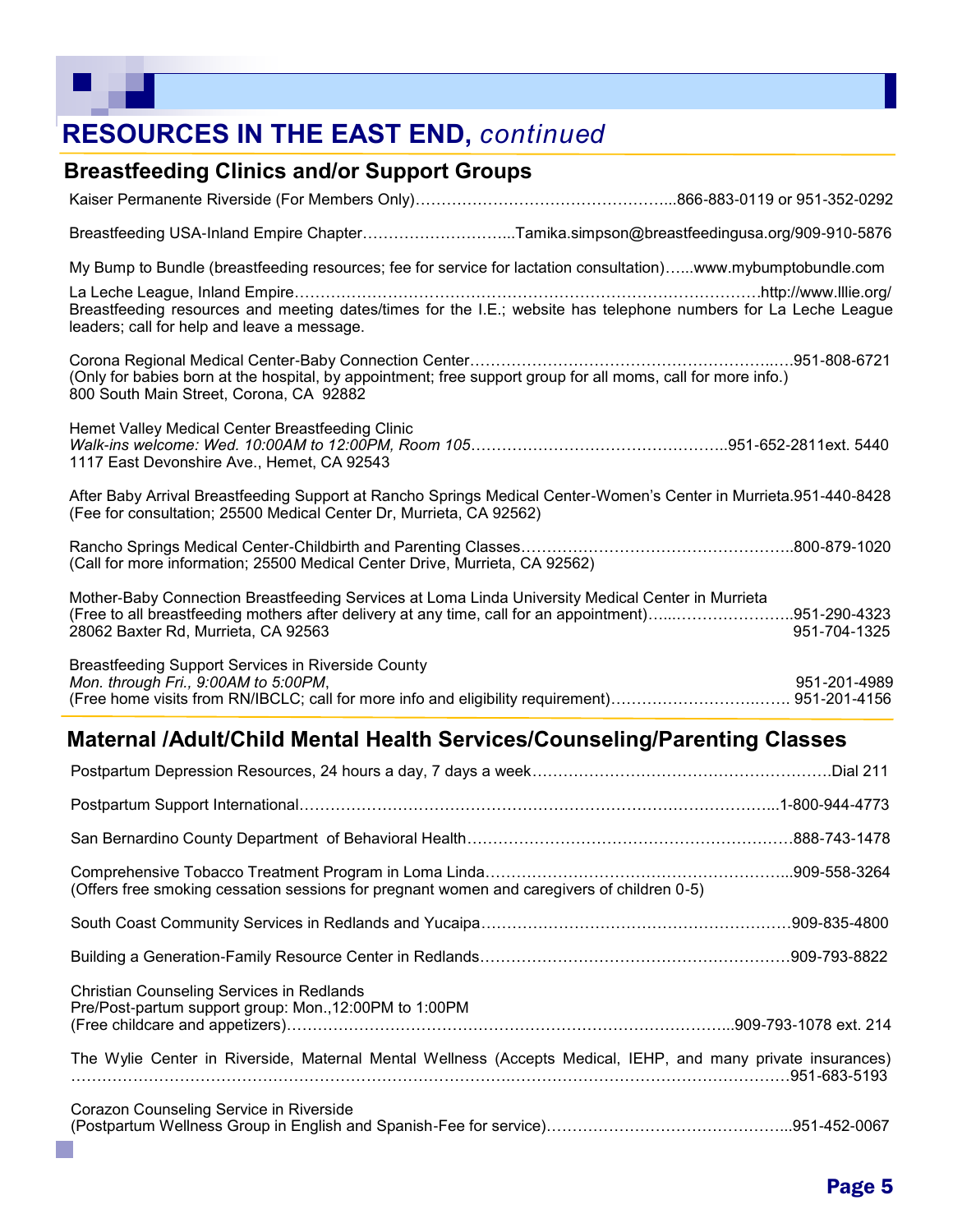# **RESOURCES IN THE HIGH DESERT/MOUNTAINS**

#### **Breastfeeding Clinics and/or Support Groups**

| San Bernardino County Dept. of Public Health WIC Program and Breastfeeding Support 800-472-2321                                                                                                                                                       |              |
|-------------------------------------------------------------------------------------------------------------------------------------------------------------------------------------------------------------------------------------------------------|--------------|
| Community Action Partnership of Kern WIC Program and Breastfeeding Support in Adelanto, Big Bear, Crestline/Lake                                                                                                                                      |              |
| Desert Valley Medical Center in Victorville-Free to all breastfeeding mothers who deliver at the hospital; call for an                                                                                                                                |              |
| Health and Wellness Support Group for pregnant and postpartum mothers; every Wed. at 9:30AM to 11:30AM<br>15095 Amargosa Rd Ste 201, Victorville, CA 92394                                                                                            |              |
| Kaiser Permanente Victorville                                                                                                                                                                                                                         | 909-427-3902 |
| St. Mary's Medical Center in Apple Valley, Mommy and Me Center<br>18300 Highway 18, Apple Valley, CA 92307                                                                                                                                            |              |
| <b>Barstow Community Hospital</b><br>BF support group meets every Thurs. 1:00PM to 3:00PM, Call for an appointment & BF class schedule760-957-3323<br>820 E Mountain View St, Barstow, CA 92311                                                       |              |
| The Mom and Dads Projects in Big Bear Lake<br>41820 Garstin Drive, Big Bear Lake, CA 92315                                                                                                                                                            |              |
| High Desert Medical Center in Joshua Tree-Labor and Delivery Dept.<br>6601 White Feather Road, Joshua Tree, CA 92252                                                                                                                                  |              |
| Desert Regional Medical Center in Palm Springs-Healthy Beginnings & Maternity Boutique 760-416-4754<br>Mon. through Fri., 8:00AM to 4:30PM<br>Free for all breastfeeding mothers and babies; 1150 N Indian Canyon Dr, Palm Springs, CA 92262          |              |
| Ridgecrest Regional Hospital-Maternal Child Unit (direct line for breastfeeding help)760-499-3032<br>Mon. through Fri., Childbirth classes available year-round, call for an appointment760-499-3831<br>1081 N. China Lake Blvd., Ridgecrest CA 93555 |              |

#### **Maternal/Adult/ Child Mental Health Services/Counseling/Parenting Classes**

| Desert/Mountain Children's Center in Apple Valley |  |
|---------------------------------------------------|--|
| <b>Barstow Counseling Center</b>                  |  |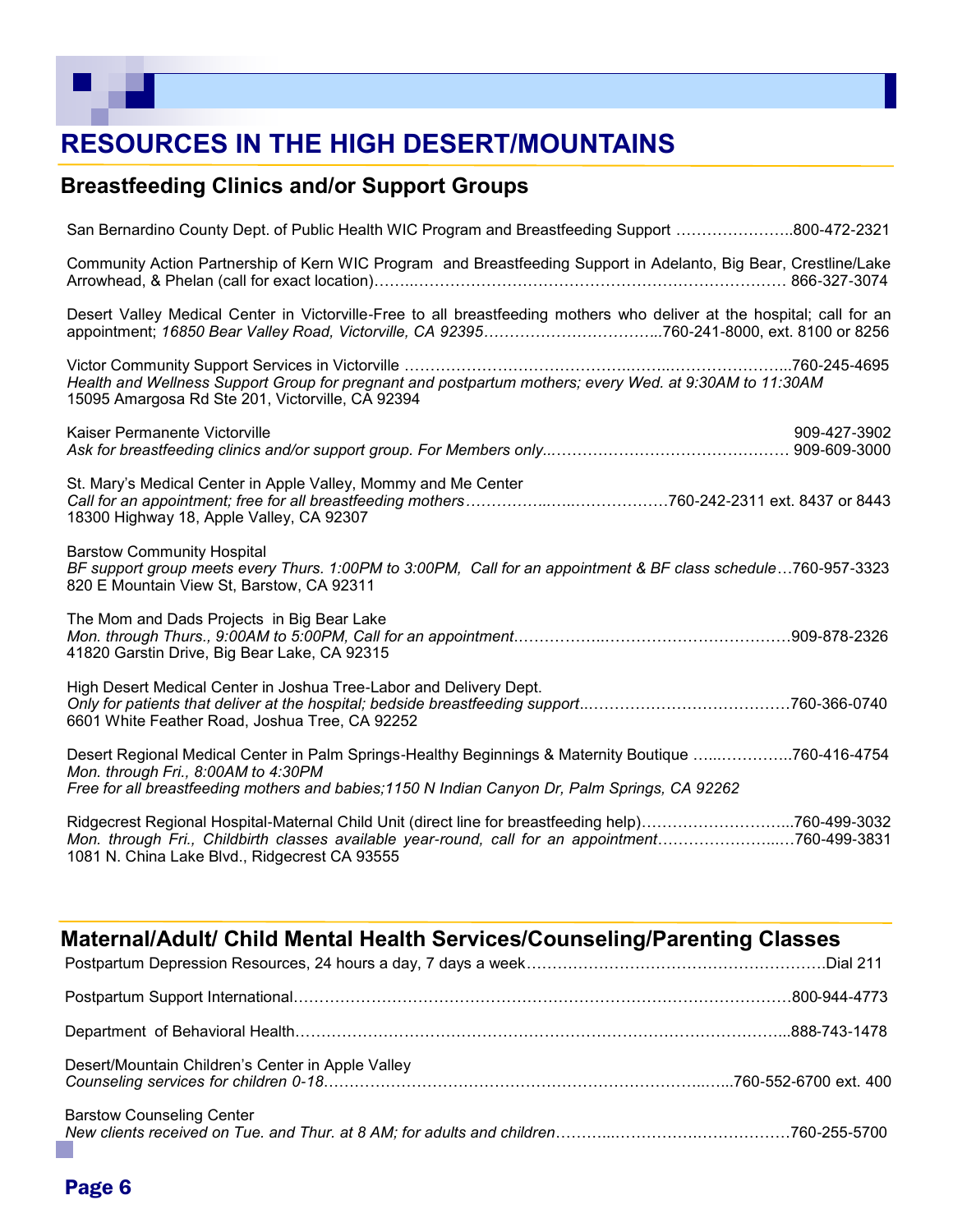# **RESOURCES IN THE HIGH DESERT/MOUNTAINS,** *continued*

#### **Maternal/Adult/Child Mental Health Services/Counseling/Parenting Classes**

| Bear Valley Community Healthcare District's Mom & Dad Project, Big Bear Lake909-878-2326<br>(Parenting education and resource center) |  |
|---------------------------------------------------------------------------------------------------------------------------------------|--|
| Desert/Mountain Children's Center, Big Bear Lake                                                                                      |  |
|                                                                                                                                       |  |
|                                                                                                                                       |  |
|                                                                                                                                       |  |
|                                                                                                                                       |  |
|                                                                                                                                       |  |
|                                                                                                                                       |  |
|                                                                                                                                       |  |
|                                                                                                                                       |  |
| Desert/Mountain Children's Center, Yucca Valley                                                                                       |  |
| (Offers free classes for mothers and families and provides assistance with purchasing pregnancy/infant supplies.)                     |  |
|                                                                                                                                       |  |
| Valley Star Crisis Walk-in Center, Victorville                                                                                        |  |
| The Community Crisis Response Team (CCRT) through Department of Behavioral Health760-956-2345                                         |  |
| (Offered to adults of all ages and children 5-18 years of age)                                                                        |  |

#### **Maternal/Adult/Child Mental Health Services/Counseling/Parenting Classes**

El Sol Healthy Children, Resilient Families Program, High Dessert and Mountain Area *Free Home visitation program for expectant parents, and parents with children 0*-*5* ………..………………..909-386-3500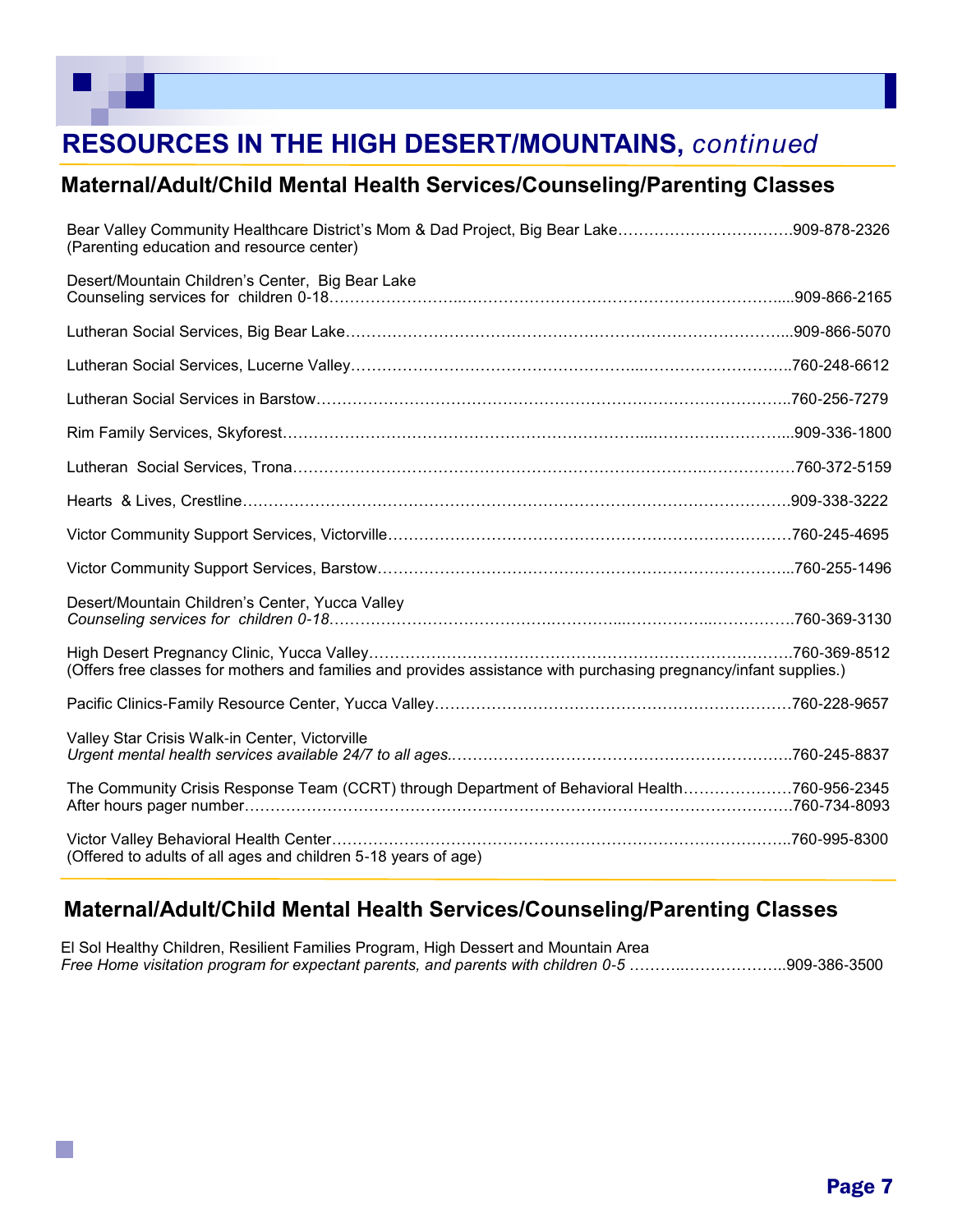

#### **BABY FRIENDLY HOSPITALS**

Hospitals have a lot of influence over mothers and their ability to breastfeed. The Baby Friendly Hospital Initiative (BFHI) is a program from the World Health Organization (WHO) and the United Nations Children's Fund (UNICEF) designed to help hospitals maximize their ability to help mothers breastfeed. There is an abundance of scientific evidence that points to lower risks for certain diseases and improved health outcomes for both mothers and babies who breastfeed. Breastfeeding is the natural biological conclusion to pregnancy and an important mechanism for the continued normal development of the infant. With the correct information and the right supports in place, under normal circumstances, most women who choose to breastfeed are able to successfully achieve their goal.

#### **Ten Steps to Becoming a Baby Friendly Hospital**

- 1. Maintain a written breastfeeding policy that is routinely communicated to all health care staff.
- 2. Train all health care staff in skills necessary to implement this policy.
- 3. Inform all pregnant women about the benefits and management of breastfeeding.
- 4. Help mothers initiate breastfeeding within one hour of birth.
- 5. Show mothers how to breastfeed and how to maintain lactation, even if they are separated from their infants.
- 6. Give infants no food or drink other than breastmilk, unless medically indicated.
- 7. Practice "rooming in"- allow mothers and infants to remain together 24 hours a day.
- 8. Encourage unrestricted breastfeeding.
- 9. Do not give pacifiers or artificial nipples to breastfeeding infants.
- 10.Foster the establishment of breastfeeding support groups and refer mothers to them on discharge from the hospital or clinic.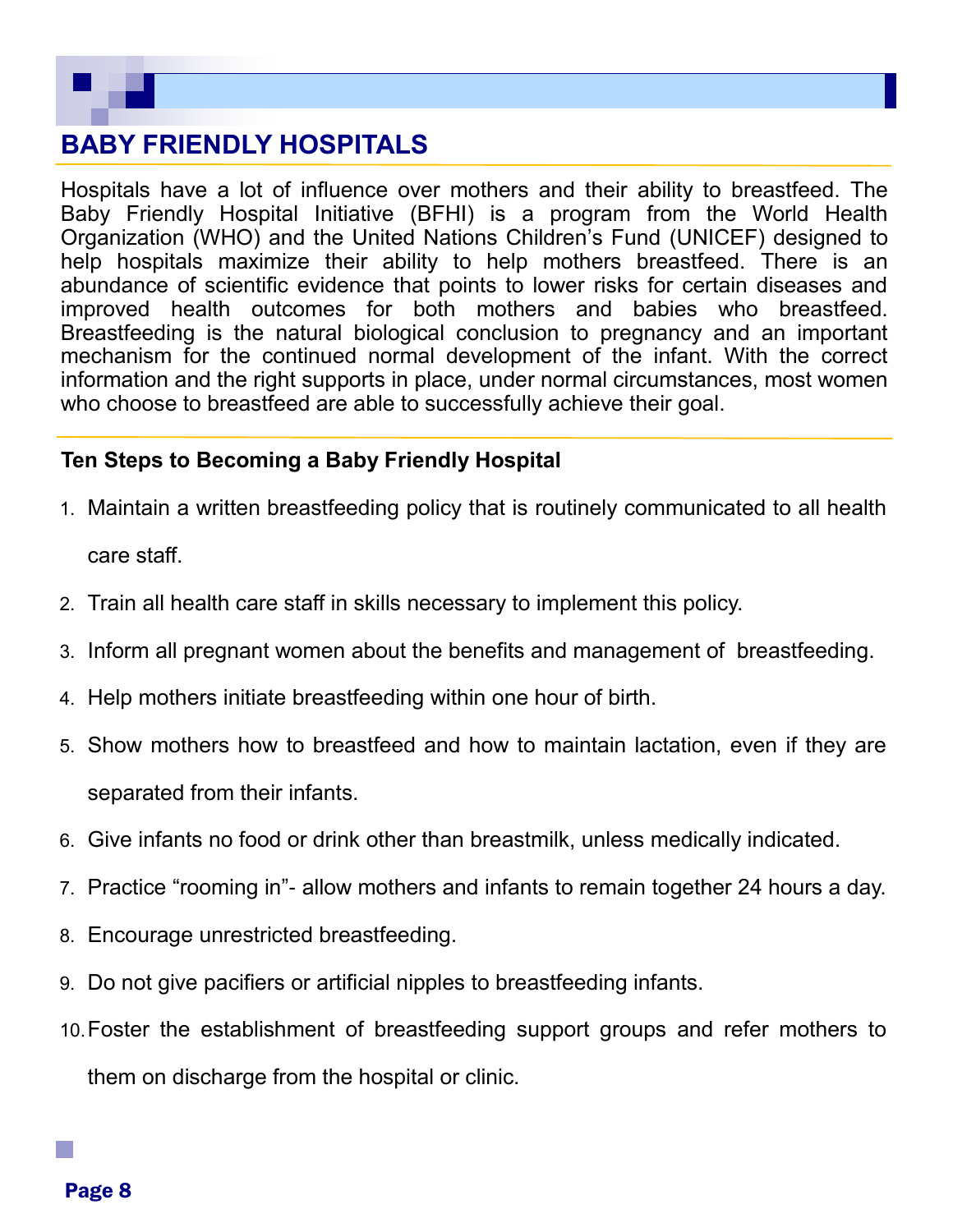# **BABY FRIENDLY HOSPITALS,** *continued*

### **San Bernardino**

 $\mathbb{R}$ 

| Located in Los Angeles County |  |
|-------------------------------|--|

### **Riverside County**

 $\mathbb{R}^n$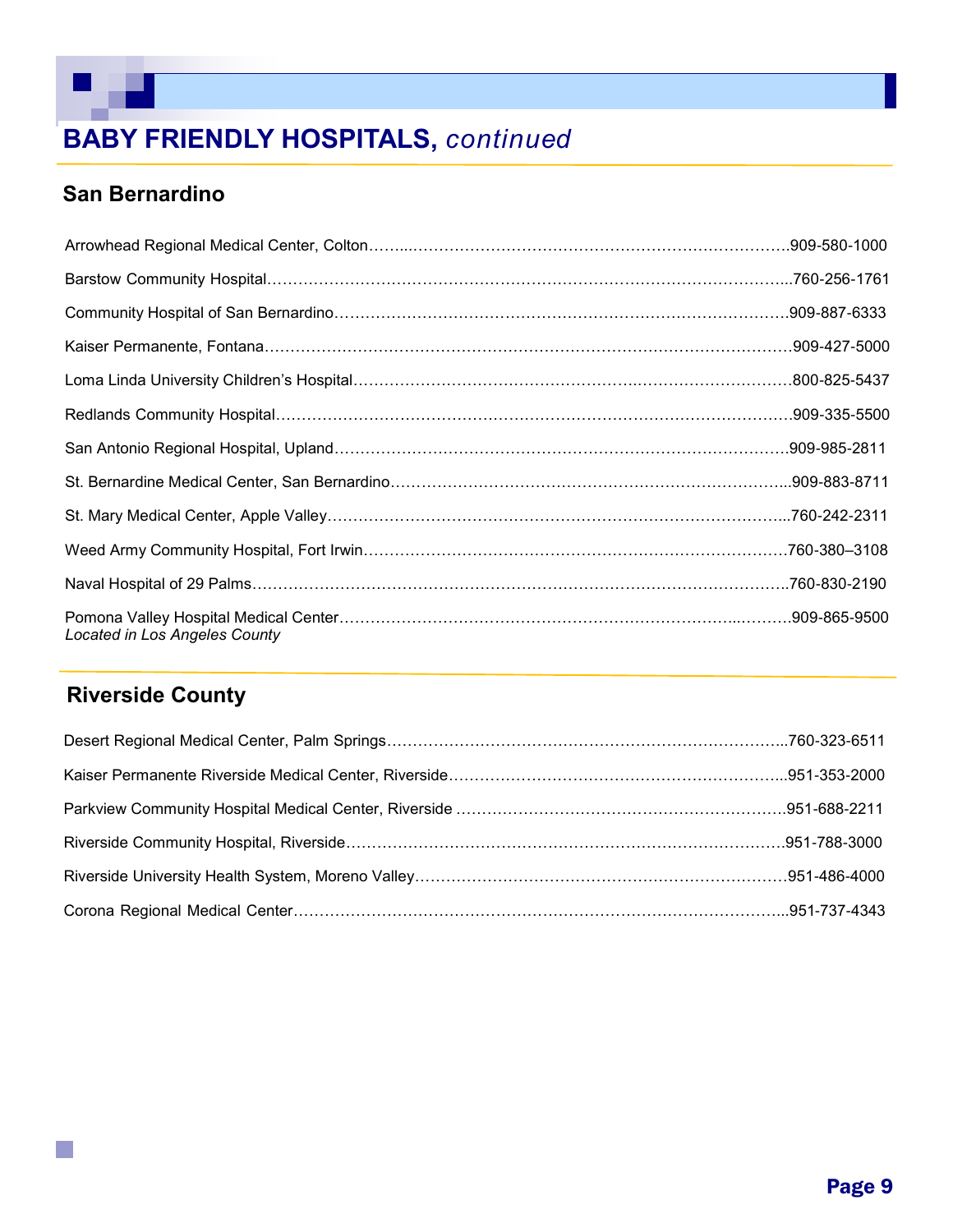

# **PRENATAL & POSTNATAL SUPPORT SERVICES**

| <b>Breast Pump Rentals/Sales- Countywide</b>                                                                                                          |                     |
|-------------------------------------------------------------------------------------------------------------------------------------------------------|---------------------|
|                                                                                                                                                       |                     |
|                                                                                                                                                       |                     |
|                                                                                                                                                       |                     |
|                                                                                                                                                       |                     |
| Offering hospital-grade performing Hygeia breast pumps                                                                                                | www.momsgetmore.com |
|                                                                                                                                                       |                     |
|                                                                                                                                                       |                     |
|                                                                                                                                                       | 909-252-5170        |
| Mothers' Milk Bank www.mothersmilk.org                                                                                                                |                     |
| Mothers' Milk Bank, Request donor breastmilk or donate human milk for at-risk infants877-375-6645                                                     |                     |
| <b>Prenatal, and Healthy Kids Programs, For health insurance members only</b>                                                                         |                     |
|                                                                                                                                                       |                     |
|                                                                                                                                                       |                     |
|                                                                                                                                                       |                     |
| <b>Tobacco Cessation Programs, For health insurance members only</b>                                                                                  |                     |
| Kaiser Permanente-Freedom from Tobacco Treatment for Nicotine Addiction Program909-609-3000                                                           |                     |
|                                                                                                                                                       |                     |
|                                                                                                                                                       |                     |
|                                                                                                                                                       |                     |
|                                                                                                                                                       |                     |
| Medications questions during pregnancy and breastfeeding<br>Questions about medications during pregnancy and breastfeeding 606-352-2519 MommyMeds.com |                     |
| Mother To Baby free helpline to ask questions about medications during pregnancy & breastfeeding                                                      | 1-866-626-6847      |
| <b>Dental Health</b>                                                                                                                                  |                     |
| Bloomington Community Health Systems, Inc. For adults and children; fee based on income909-546-7530                                                   |                     |
|                                                                                                                                                       |                     |
|                                                                                                                                                       |                     |
| Loma Linda School of Dentistry Clinic at School of Dentistry, 20-30% cheaper than private practices909-558-4675                                       |                     |
| SACH Norton Dental Clinic, For adults and children; fee based on income and household size909-382-7120                                                |                     |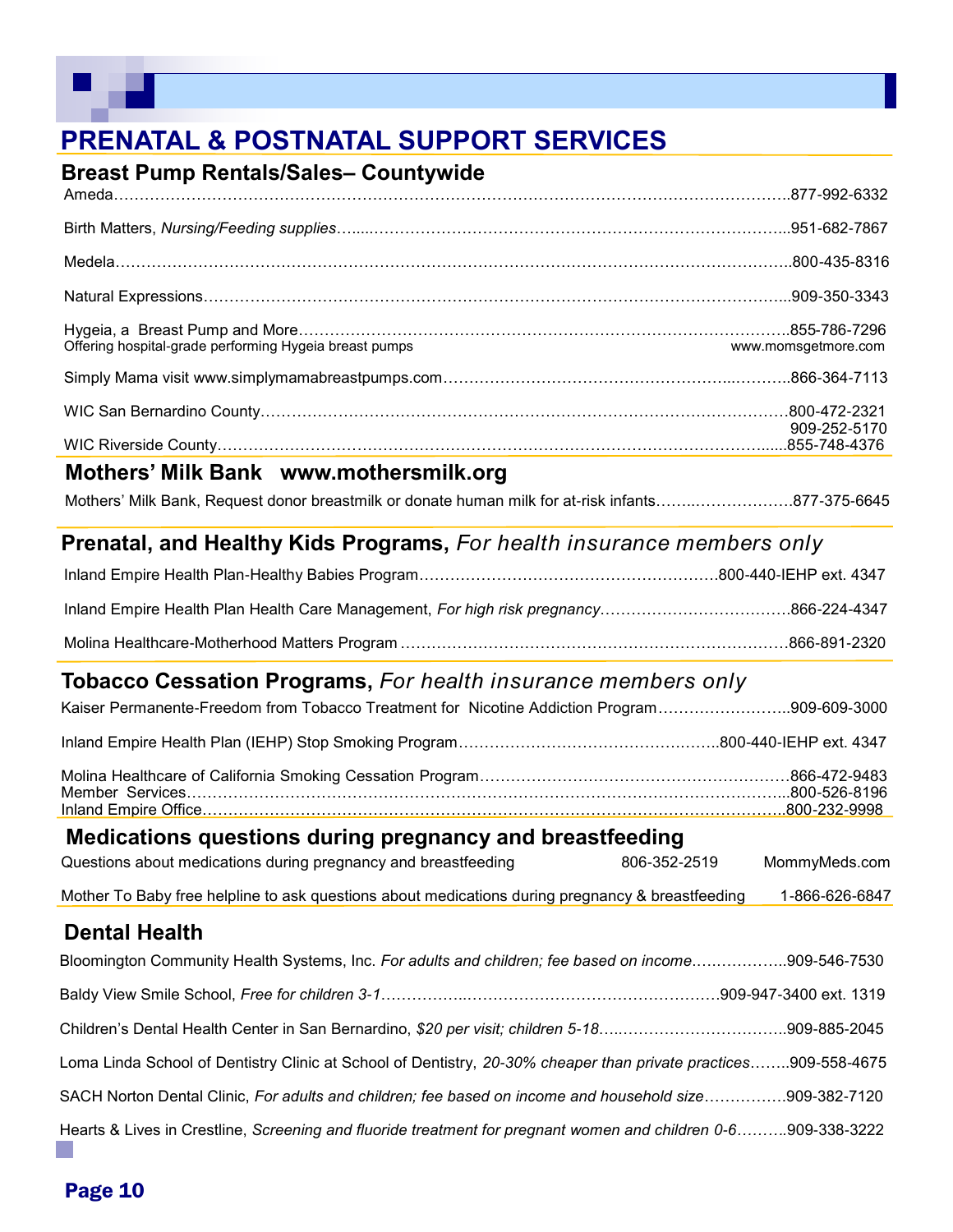p.

# **PRENATAL & POSTNATAL SUPPORT SERVICES,** *continued*

#### **Pregnancy Testing and Counseling**

| The Natural Birth Place (Owned/Operated by a Certified Nurse Midwife offering out of hospital birth to low risk women. Full prenatal/postnatal/ |  |
|-------------------------------------------------------------------------------------------------------------------------------------------------|--|
|                                                                                                                                                 |  |
|                                                                                                                                                 |  |
|                                                                                                                                                 |  |
|                                                                                                                                                 |  |
|                                                                                                                                                 |  |
|                                                                                                                                                 |  |
|                                                                                                                                                 |  |

# **PUBLIC HEALTH SERVICES/PREVENTION SERVICES**

#### **Department of Public Health Services**

#### **The following programs are available Mon. through Fri., 8:00AM to 5:00PM**

| Reproductive, Primary, Pediatric, Prenatal, Immunizations, Tuberculosis, HIV/AIDs800-722-4777 |
|-----------------------------------------------------------------------------------------------|
|                                                                                               |
|                                                                                               |
|                                                                                               |
|                                                                                               |
|                                                                                               |
|                                                                                               |
| .866-722-6227                                                                                 |
|                                                                                               |
|                                                                                               |
|                                                                                               |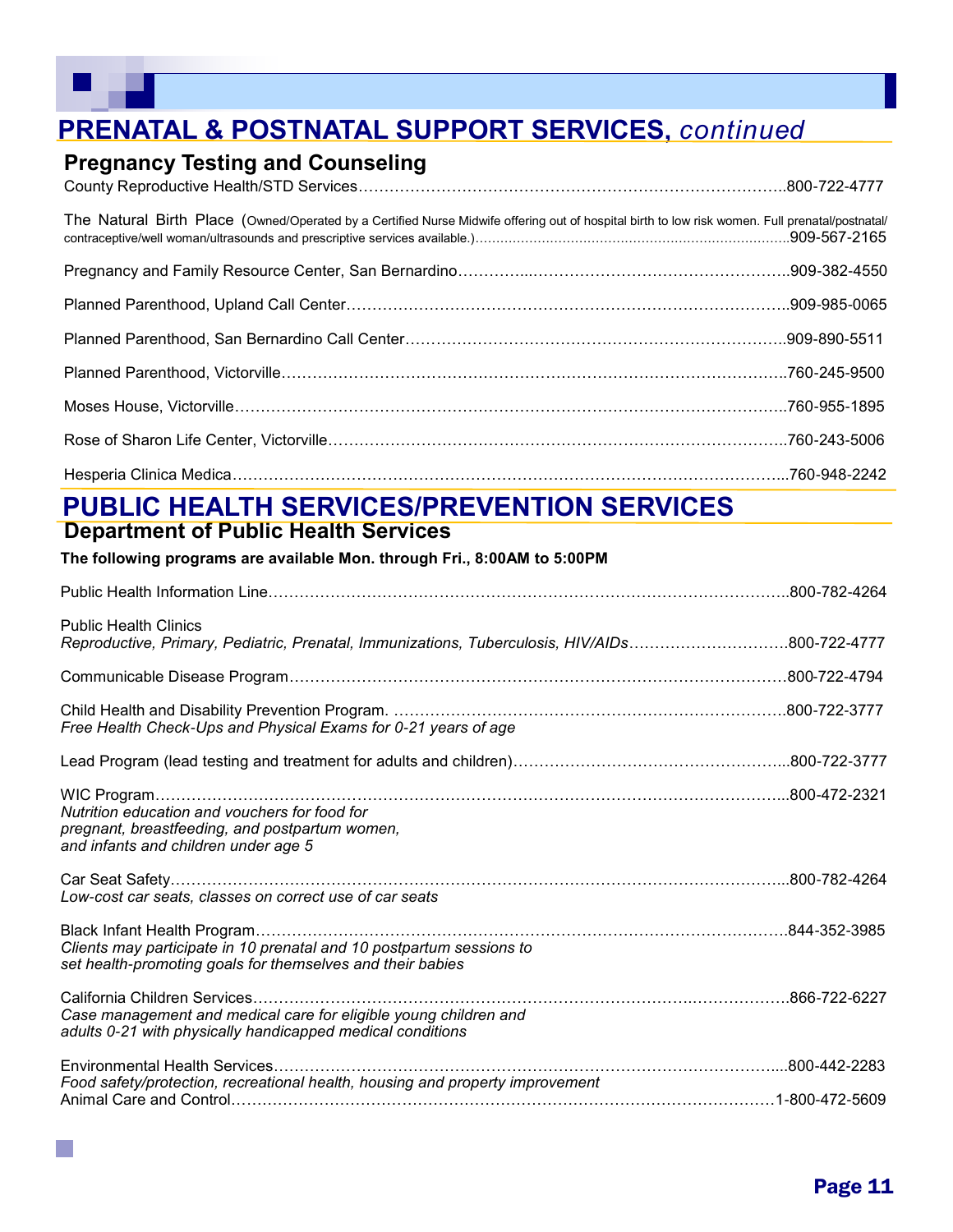

# **PUBLIC HEALTH SERVICES/PREVENTION SERVICES,** *continued*

#### **Home Visitation Programs—Prenatal and Postpartum**

| LIFT Nurse Home Visitation Program, San Bernardino Countywide<br>This free program provides low income pregnant women with<br>education and support to have the healthiest pregnancy possible. |  |
|------------------------------------------------------------------------------------------------------------------------------------------------------------------------------------------------|--|
|                                                                                                                                                                                                |  |
|                                                                                                                                                                                                |  |
| Nurse-Family Partnership Program, Riverside County-nurse home visitation program that improves the health, well-                                                                               |  |
| being, and self-sufficiency of low-income, first-time parents, and their children.                                                                                                             |  |
| <b>Tobacco, Drug and/or Alcohol Cessation Programs</b>                                                                                                                                         |  |
| Department of Behavior Health Alcohol & Drug Abuse Treatment Services Program800-968-2636                                                                                                      |  |
| The Screening Assessment and Referral Center (SARC)-For initial screening and referral909-421-4601                                                                                             |  |
| For information about out-patient treatment programs                                                                                                                                           |  |
|                                                                                                                                                                                                |  |
|                                                                                                                                                                                                |  |
| San Bernardino County Tobacco Control Program<br>Information on smoke-free multi-unit housing options in San Bernardino County909-647-4532                                                     |  |
|                                                                                                                                                                                                |  |
| Serves Apple Valley, Barstow, Fontana, Loma Linda, Rialto,<br>San Bernardino, Twentynine Palms, Victorville, and Yucca Valley;                                                                 |  |
|                                                                                                                                                                                                |  |
|                                                                                                                                                                                                |  |
| Mental Health Systems Drug Education and Relapse Prevention Class, Colton909-433-9824                                                                                                          |  |
| VA Loma Linda Medical Center Stop Smoking Classes, For Eligible Veterans Only909-825-7084 ext. 1869                                                                                            |  |
| Center for Health Promotion Loma Linda University                                                                                                                                              |  |
|                                                                                                                                                                                                |  |
| Beaver Medical Group Health Education Department, Redlands                                                                                                                                     |  |
|                                                                                                                                                                                                |  |
|                                                                                                                                                                                                |  |
|                                                                                                                                                                                                |  |
|                                                                                                                                                                                                |  |
| Inland Valley Recovery Services, Upland, Free to the Public (also provide Perinatal services)909-949-4667                                                                                      |  |
| High Desert Center for Child, Adolescent & Family Services, Inc. in Victorville (also provides Perinatal services)                                                                             |  |
| Inland Behavioral and Health Services, Inc., San Bernardino Perinatal Care Network 909-881-6146                                                                                                |  |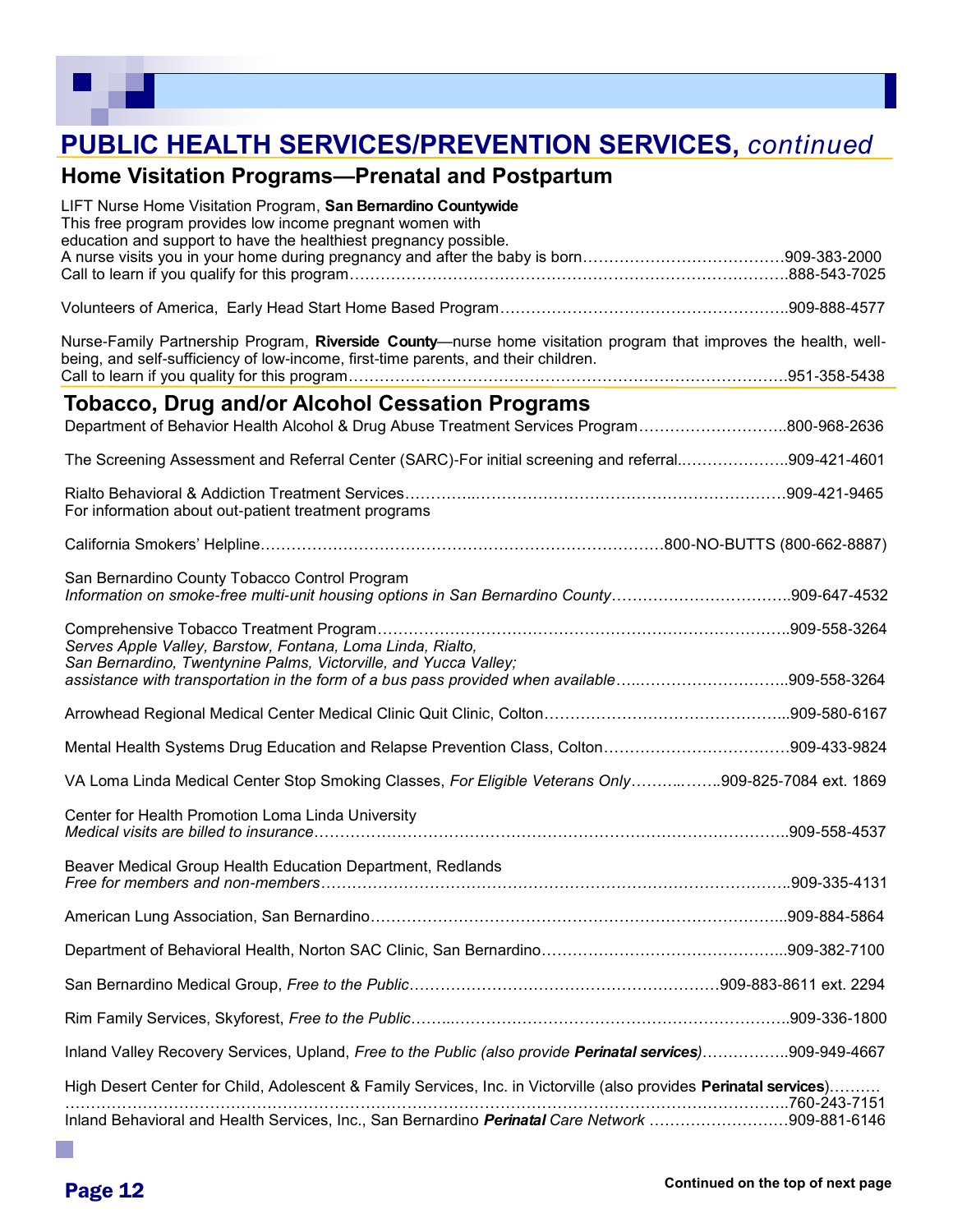| <b>Tobacco, Drug and/or Alcohol Cessation Programs, continued</b>                            |               |
|----------------------------------------------------------------------------------------------|---------------|
| St. John of God Health Services, Victorville                                                 |               |
| MHS-Yucca Valley Center for Change Rockin' Recovery Center, For Medical patients760-369-1074 |               |
| <b>HEALTH AND COMMUNITY RESOURCES</b>                                                        |               |
| <b>Health Care Coverage for Adults and Children</b>                                          |               |
|                                                                                              | .800-433-2611 |

| San Bernardino & Riverside Counties Indian Health-For Native Americans Only                                                                                                                                                                                         |  |
|---------------------------------------------------------------------------------------------------------------------------------------------------------------------------------------------------------------------------------------------------------------------|--|
|                                                                                                                                                                                                                                                                     |  |
| <b>Veteran Services-For Pregnant Veterans Only</b><br>Pregnant services for veterans enrolled at Loma Linda Veterans Hospital909-825-7084 ext. 7058<br>Providers that help tongue-tie or lip-tie infants (Note: * Frenotomy via laser is performed by the provider) |  |
| (Maria King is also a lactation consultant who provides breastfeeding and lactation evaluation at assessment time; all tongue-tied appointments include 1 follow-up visit.)                                                                                         |  |
|                                                                                                                                                                                                                                                                     |  |
|                                                                                                                                                                                                                                                                     |  |
|                                                                                                                                                                                                                                                                     |  |
|                                                                                                                                                                                                                                                                     |  |
|                                                                                                                                                                                                                                                                     |  |
|                                                                                                                                                                                                                                                                     |  |
|                                                                                                                                                                                                                                                                     |  |
|                                                                                                                                                                                                                                                                     |  |
|                                                                                                                                                                                                                                                                     |  |
| Loma Linda School of Dentistry * (accepts IEHP; call for more info and ask for tongue-tie services)909-558-4222                                                                                                                                                     |  |
| Free Vision Exams for Adults and Children (Sponsored by Molina Healthcare)<br>Mexican Consulate/Consulado de Mexico<br>293 N. D Street, San Bernardino, CA 92401                                                                                                    |  |
| Guatemalan Consulate/Consulado de Guatemala                                                                                                                                                                                                                         |  |

330 N. D Street, Ste. 120, San Bernardino, Ca 92401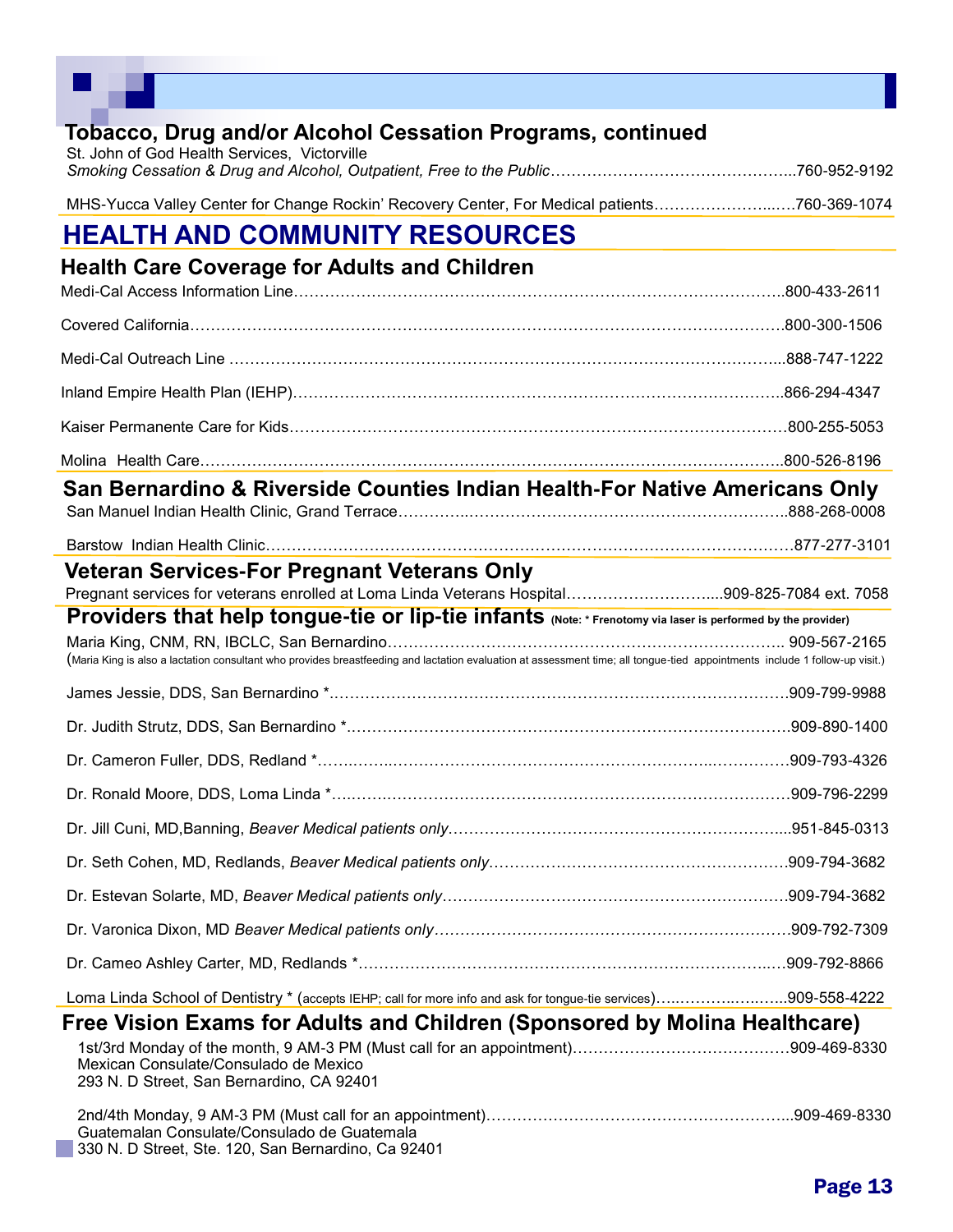

#### **Family Support Services**

| March of Dimes<br>Help mothers-to-be learn how to take care of themselves                                                                                                                                                                                                              | 914-997-4488                  |
|----------------------------------------------------------------------------------------------------------------------------------------------------------------------------------------------------------------------------------------------------------------------------------------|-------------------------------|
|                                                                                                                                                                                                                                                                                        | 909-384-8000                  |
|                                                                                                                                                                                                                                                                                        |                               |
| <b>Preschool Services Department</b>                                                                                                                                                                                                                                                   |                               |
|                                                                                                                                                                                                                                                                                        |                               |
| <b>Children and Family Services</b>                                                                                                                                                                                                                                                    |                               |
| <b>Transitional Assistance Department</b><br>Cash Aid, CalFresh, Cal-Works, Medi-Cal,                                                                                                                                                                                                  |                               |
| Department of Workforce Development                                                                                                                                                                                                                                                    |                               |
| Inland Fair Housing, and Mediation Board<br>Serves as an intermediary to assist individuals in resolving issues related to<br>housing discrimination, homeownership sustainability, rental complaints,<br>and disputes in courts via resource recommendations, education and mediation | 800-321-0911<br>.909-984-2254 |
| Legal Aid Society of San Bernardino<br>Improves the lives of those in need in San Bernardino County and surrounding<br>communities by providing counseling, education, legal services, regardless of ability to pay909-889--732                                                        | 909-381-4633                  |

#### **Resources for families with special needs children**

Early Start Familiy Resource Network…………………………………………………………909-890-4788 or 800-974-5553 A free service for families who have children with special needs living in San Bernardino and Riverside Counties of

#### **Spanish Speaking Resources/Services**

| El Sol Mamas y Bebés Support Group, Riverside County |  |
|------------------------------------------------------|--|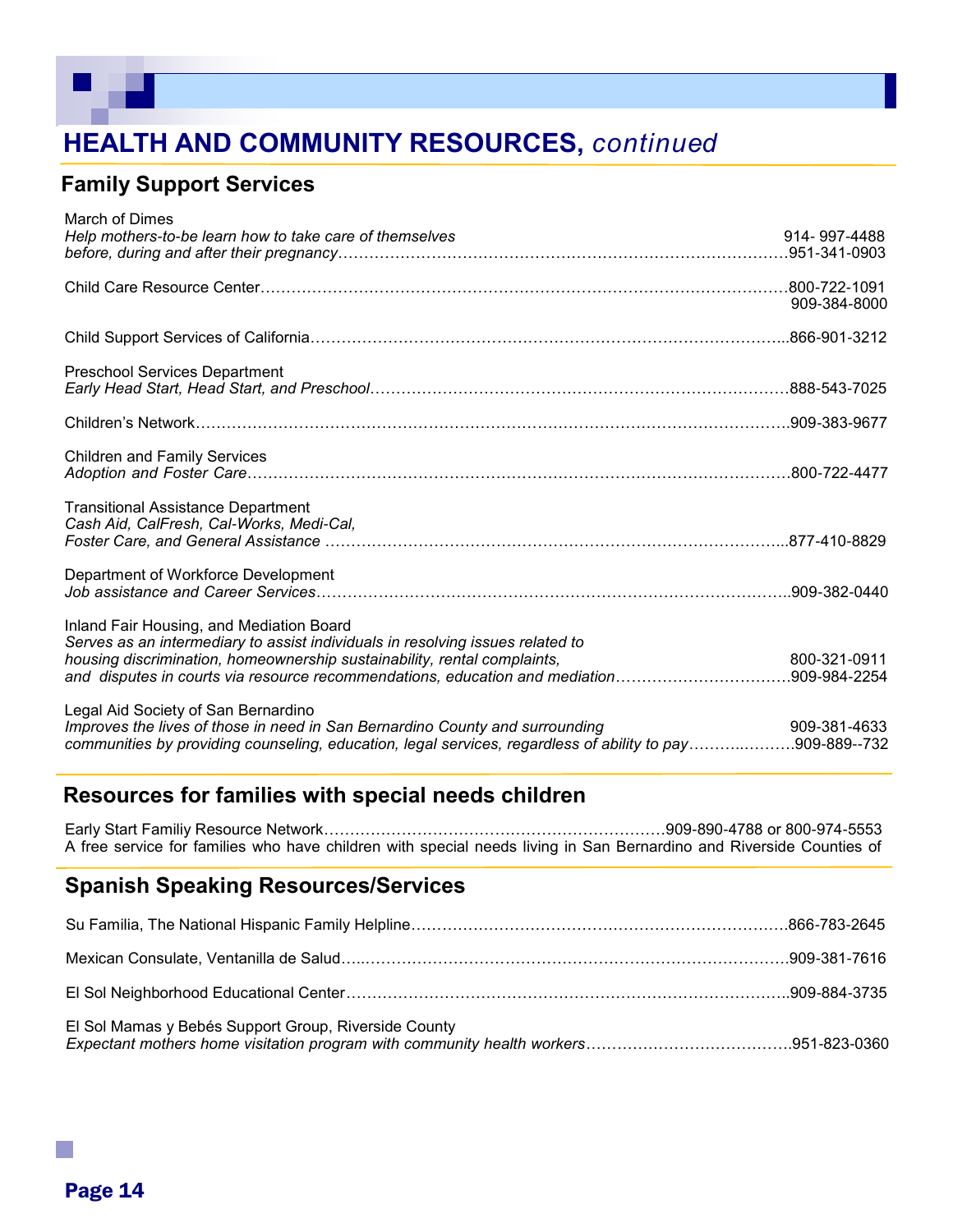

 $\mathbb{R}^n$ 

# **COMMUNITY SERVICES/PREVENTION SERVICES**

### **Community Assistance (Shelter/Food)**

| Chino Neighborhood House<br>Food for Chino or Chino Hills residents only,                                             |  |
|-----------------------------------------------------------------------------------------------------------------------|--|
| Cush Foundation, Pomona<br>Food Pantry, open twice a month on a Thursdays; call for exact dates and times909-621-5369 |  |
| Desert Manna in Barstow                                                                                               |  |
| Feed My Sheep                                                                                                         |  |
|                                                                                                                       |  |
| Helping Hands Pantry, San Bernardino                                                                                  |  |
| High Desert Outreach Center, Adelanto                                                                                 |  |
|                                                                                                                       |  |
|                                                                                                                       |  |
| Inland Valley Hope Partners                                                                                           |  |
| The Lord's Table in Victorville                                                                                       |  |
|                                                                                                                       |  |
|                                                                                                                       |  |
| Outreach Nation, Rancho Cucamonga<br>Food pantry, clothing, baby supplies, general household items                    |  |
| Our Lady of the Desert in Apple Valley                                                                                |  |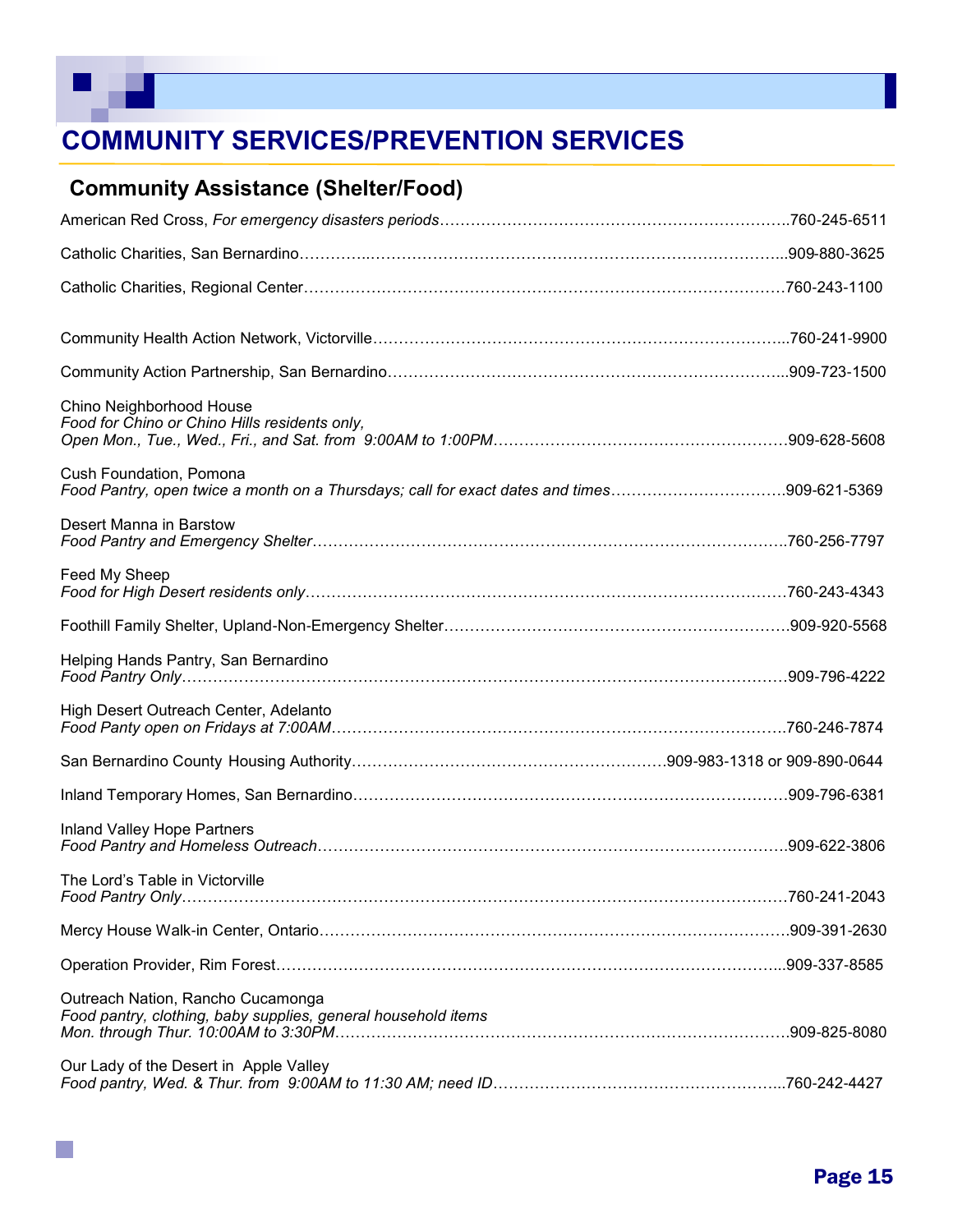

# **COMMUNITY SERVICES/PREVENTION SERVICES,** *continued*

### **Community Assistance (Shelter/Food),** *continued*

| <b>Salvation Army-Redlands</b><br>Food Assistance for residents of Loma Linda, Redlands, Mentone, |  |
|---------------------------------------------------------------------------------------------------|--|
| Salvation Army, San Bernardino                                                                    |  |
| Salvation Army, Victorville                                                                       |  |
| Salvation Army, Ontario                                                                           |  |
| Samaritan Helping Hand, Victorville                                                               |  |
| St. Joseph Catholic Church. Barstow<br>Sack lunches (Food Only)                                   |  |
| The Blessing Center, Redlands                                                                     |  |
| Victor Valley Rescue Mission, Victorville                                                         |  |
| <b>Riverside County</b>                                                                           |  |
| Settlement House, Corona-Norco                                                                    |  |
| Find Food Bank, Coachella Valley                                                                  |  |
| Valley Community Pantry, Hemet                                                                    |  |
| St. Martha Community Food Pantry, Murrieta                                                        |  |
| Tiffany's House of Hope, Moreno Valley                                                            |  |

p.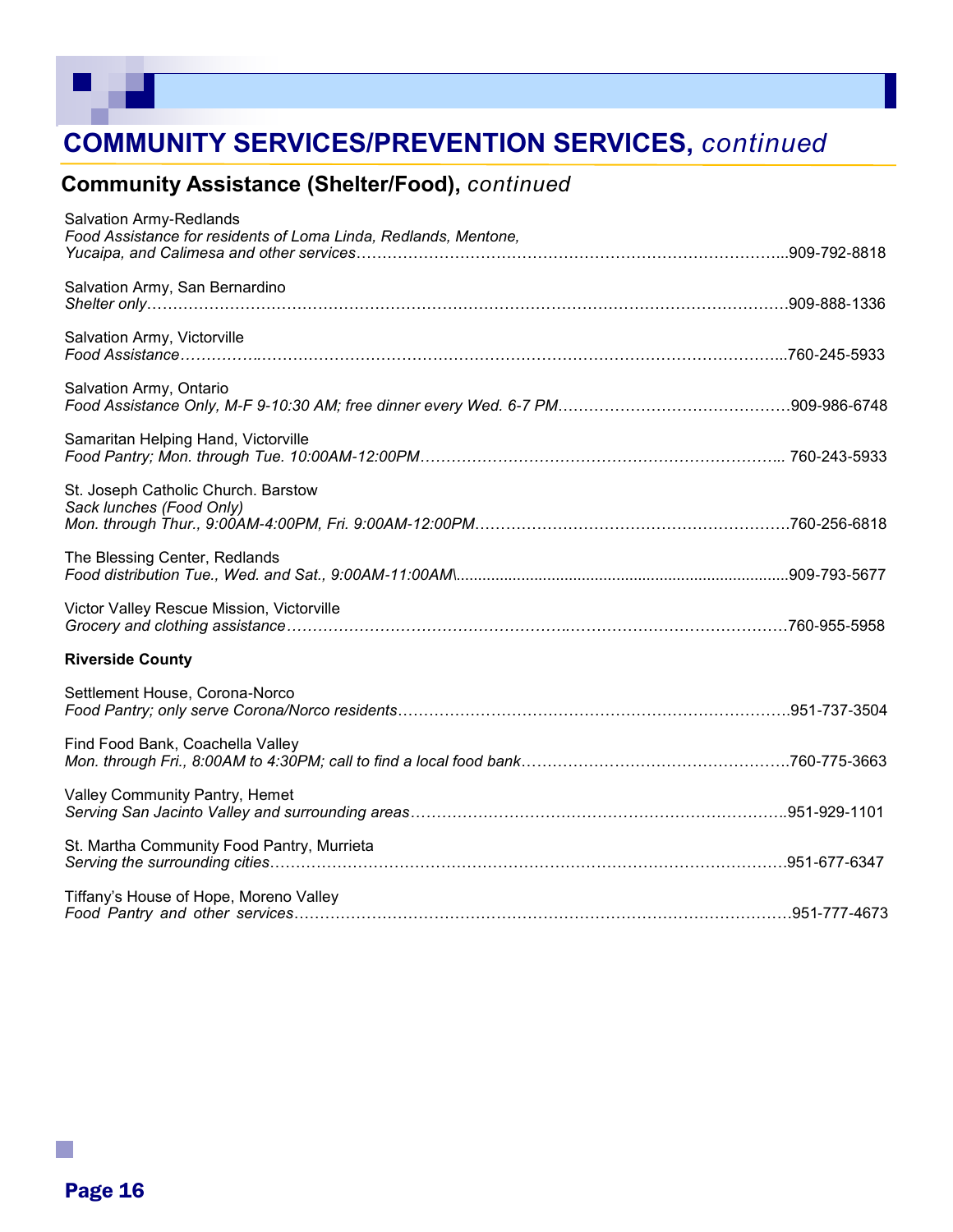# **COMMUNITY SERVICES/PREVENTION SERVICES,** *continued*

#### **Domestic Violence Resources/Shelters and Hotline**

| House of Ruth, Pomona ………………………………………………………………………………………Hotline  909-988-5559 | Outreach 909-623-4367 |
|------------------------------------------------------------------------------|-----------------------|
|                                                                              | .760-256-3733         |
|                                                                              |                       |
|                                                                              |                       |
|                                                                              |                       |
|                                                                              | 800-851-7601          |
|                                                                              |                       |
|                                                                              |                       |
|                                                                              |                       |
|                                                                              | .760-843-0701         |
|                                                                              |                       |

#### **Breast Cancer Organizations in Riverside and San Bernardino Counties**

| Susan G. Komen® Inland Empire<br>7177 Brockton Avenue, Suite 108 - Riverside, CA 92506      |  |
|---------------------------------------------------------------------------------------------|--|
| Fighting 4 the Tatas (for women who want info on inflammatory breast cancer)                |  |
| Michelle's Place (Breast cancer resource center)<br>Visit website at www.michellesplace.org |  |

California Department of Health Care Services-Every Women Counts………………..Call 1-800-511-2300; available 24/7 Provides **free** breast and cervical cancer screening and diagnostic services to California's underserved populations. Breast cancer screening for symptomatic women under age 40 or women 40 years old or older. Cervical cancer screening for women 21 years old or older.

California Department of Health Care Services-Breast and Cervical Cancer Treatment Program………...1-800-824-0088 Provides needed cancer treatment to eligible individuals diagnosed with breast and/or cervical cancer and who are in need of treatment.

American Cancer Society-provides research, help, and support for all types of cancers…………………..1-800-227-2345 www.cancer.org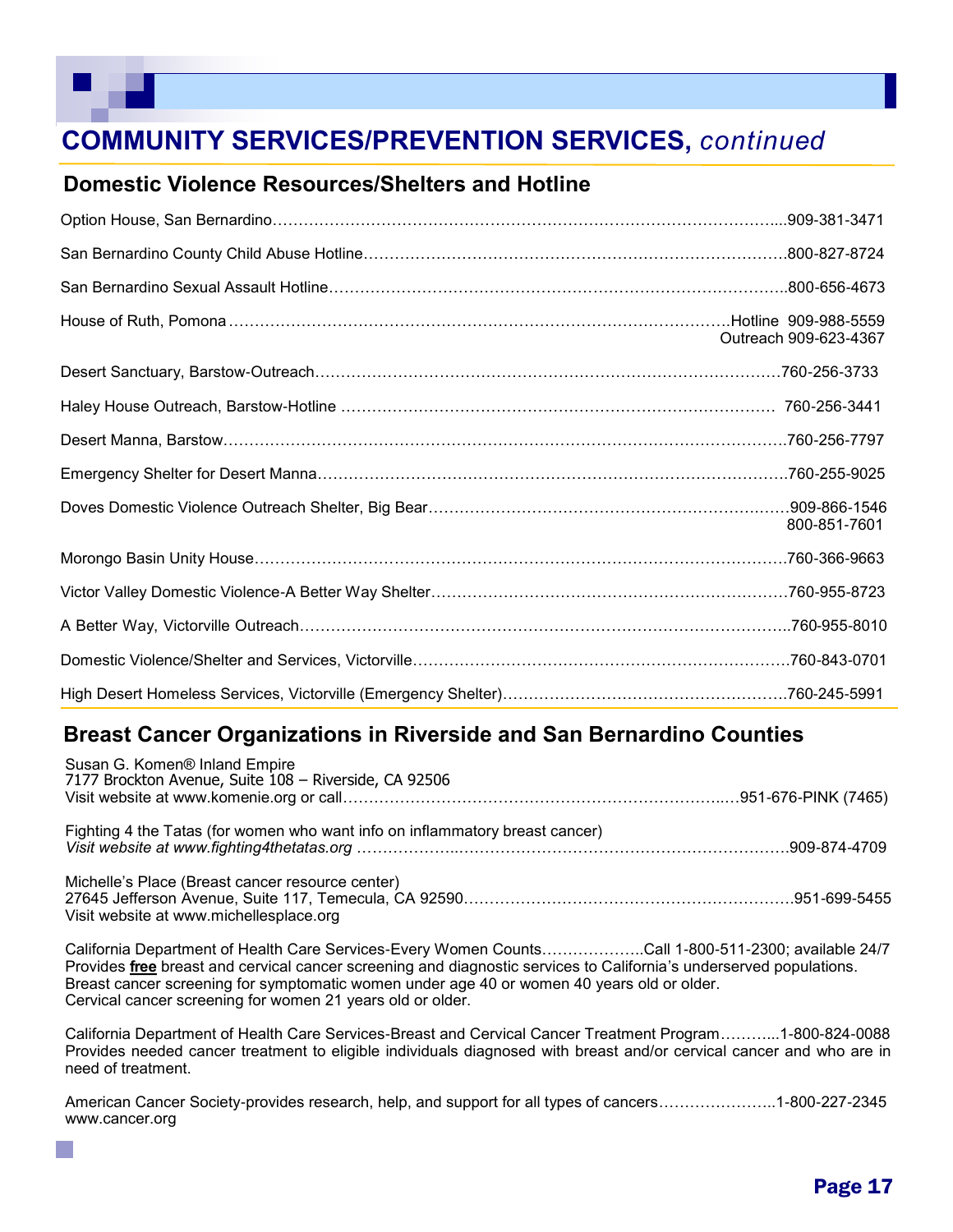

# **FREE & LOW INCOME CLINIC-(Please call the clinic for the exact address & hours)**

| Al Shifa Free Clinic, San Bernardino-Primary, Specialty and Dental Services<br>Lestonnac Free Clinic, San Bernardino- Primary, Specialty and Dental Services<br>New Hope Free Clinic, Redlands-Primary, Specialty, and Dental Services<br>Well of Healing Mobile Free Medical Clinic<br>High Desert Clinic- Free Pregnancy Testing and Ultrasound, Yucca Valley<br>ARMC BreathMobile Free Asthma/Allergy Mobile Clinic on Wheels<br>For children 0-18 years only; call for an appointment<br>909-213-3341<br>Arrowhead Regional Medical Center (ARMC) Free Mobile Clinic<br>All ages, call Mon. through Thurs., 7:00AM to 3:00PM for appointment and locations909-520-1207<br>The following is a list of Federally Qualified Health Centers (FQHCs). Patients are charged<br>based on income, on a sliding scale and therefore may receive services without insurance.<br>Department of Public Health Clinics:<br>• Adelanto Community Health Center<br>• Hesperia Community Health Center<br>• San Bernardino Community Health Center<br>• Ontario Community Health Center<br>Kids Come First Clinic and Pomona Community Health Center, Ontario<br>Mon. & Tue., 8:00AM to 5:00PM, Thur., 10:00AM to 7:00PM, Fri., 8:00AM to 3:00PM909-984-7384<br>Pomona Community Health Center with two locations in Pomona to serve clients; please call for the closest location.<br>Mon., Tue., Thur., 8:00AM through 7:30PM,<br>Wed. & Fri., 8:00AM to 5:00PM,<br>Mon.-Fri., 8:00AM-12:00PM, 1:00PM-5:00PM<br>Mon.-Fri., 9:00AM-12:00PM, 1:00PM-5:00PM<br>H Street Clinic in San Bernardino<br>Inland Family Community Health Clinic, San Bernardino<br>Mon. through Fri., 8:00AM to 5:00PM, Urgent Care from 5:00AM to 9:00PM; |               |
|-------------------------------------------------------------------------------------------------------------------------------------------------------------------------------------------------------------------------------------------------------------------------------------------------------------------------------------------------------------------------------------------------------------------------------------------------------------------------------------------------------------------------------------------------------------------------------------------------------------------------------------------------------------------------------------------------------------------------------------------------------------------------------------------------------------------------------------------------------------------------------------------------------------------------------------------------------------------------------------------------------------------------------------------------------------------------------------------------------------------------------------------------------------------------------------------------------------------------------------------------------------------------------------------------------------------------------------------------------------------------------------------------------------------------------------------------------------------------------------------------------------------------------------------------------------------------------------------------------------------------------------------------------------------------------------------------------------------------|---------------|
|                                                                                                                                                                                                                                                                                                                                                                                                                                                                                                                                                                                                                                                                                                                                                                                                                                                                                                                                                                                                                                                                                                                                                                                                                                                                                                                                                                                                                                                                                                                                                                                                                                                                                                                         |               |
|                                                                                                                                                                                                                                                                                                                                                                                                                                                                                                                                                                                                                                                                                                                                                                                                                                                                                                                                                                                                                                                                                                                                                                                                                                                                                                                                                                                                                                                                                                                                                                                                                                                                                                                         |               |
|                                                                                                                                                                                                                                                                                                                                                                                                                                                                                                                                                                                                                                                                                                                                                                                                                                                                                                                                                                                                                                                                                                                                                                                                                                                                                                                                                                                                                                                                                                                                                                                                                                                                                                                         |               |
|                                                                                                                                                                                                                                                                                                                                                                                                                                                                                                                                                                                                                                                                                                                                                                                                                                                                                                                                                                                                                                                                                                                                                                                                                                                                                                                                                                                                                                                                                                                                                                                                                                                                                                                         |               |
|                                                                                                                                                                                                                                                                                                                                                                                                                                                                                                                                                                                                                                                                                                                                                                                                                                                                                                                                                                                                                                                                                                                                                                                                                                                                                                                                                                                                                                                                                                                                                                                                                                                                                                                         |               |
|                                                                                                                                                                                                                                                                                                                                                                                                                                                                                                                                                                                                                                                                                                                                                                                                                                                                                                                                                                                                                                                                                                                                                                                                                                                                                                                                                                                                                                                                                                                                                                                                                                                                                                                         |               |
|                                                                                                                                                                                                                                                                                                                                                                                                                                                                                                                                                                                                                                                                                                                                                                                                                                                                                                                                                                                                                                                                                                                                                                                                                                                                                                                                                                                                                                                                                                                                                                                                                                                                                                                         |               |
|                                                                                                                                                                                                                                                                                                                                                                                                                                                                                                                                                                                                                                                                                                                                                                                                                                                                                                                                                                                                                                                                                                                                                                                                                                                                                                                                                                                                                                                                                                                                                                                                                                                                                                                         |               |
|                                                                                                                                                                                                                                                                                                                                                                                                                                                                                                                                                                                                                                                                                                                                                                                                                                                                                                                                                                                                                                                                                                                                                                                                                                                                                                                                                                                                                                                                                                                                                                                                                                                                                                                         |               |
|                                                                                                                                                                                                                                                                                                                                                                                                                                                                                                                                                                                                                                                                                                                                                                                                                                                                                                                                                                                                                                                                                                                                                                                                                                                                                                                                                                                                                                                                                                                                                                                                                                                                                                                         |               |
|                                                                                                                                                                                                                                                                                                                                                                                                                                                                                                                                                                                                                                                                                                                                                                                                                                                                                                                                                                                                                                                                                                                                                                                                                                                                                                                                                                                                                                                                                                                                                                                                                                                                                                                         |               |
|                                                                                                                                                                                                                                                                                                                                                                                                                                                                                                                                                                                                                                                                                                                                                                                                                                                                                                                                                                                                                                                                                                                                                                                                                                                                                                                                                                                                                                                                                                                                                                                                                                                                                                                         | .909-622-6516 |
|                                                                                                                                                                                                                                                                                                                                                                                                                                                                                                                                                                                                                                                                                                                                                                                                                                                                                                                                                                                                                                                                                                                                                                                                                                                                                                                                                                                                                                                                                                                                                                                                                                                                                                                         |               |
|                                                                                                                                                                                                                                                                                                                                                                                                                                                                                                                                                                                                                                                                                                                                                                                                                                                                                                                                                                                                                                                                                                                                                                                                                                                                                                                                                                                                                                                                                                                                                                                                                                                                                                                         |               |
|                                                                                                                                                                                                                                                                                                                                                                                                                                                                                                                                                                                                                                                                                                                                                                                                                                                                                                                                                                                                                                                                                                                                                                                                                                                                                                                                                                                                                                                                                                                                                                                                                                                                                                                         |               |
|                                                                                                                                                                                                                                                                                                                                                                                                                                                                                                                                                                                                                                                                                                                                                                                                                                                                                                                                                                                                                                                                                                                                                                                                                                                                                                                                                                                                                                                                                                                                                                                                                                                                                                                         |               |

Whitney Young Family Health Clinic -San Bernardino *Mon. Through Fri., 8:00AM to 5:00PM*..…………………………………………………………………………...909-386-7600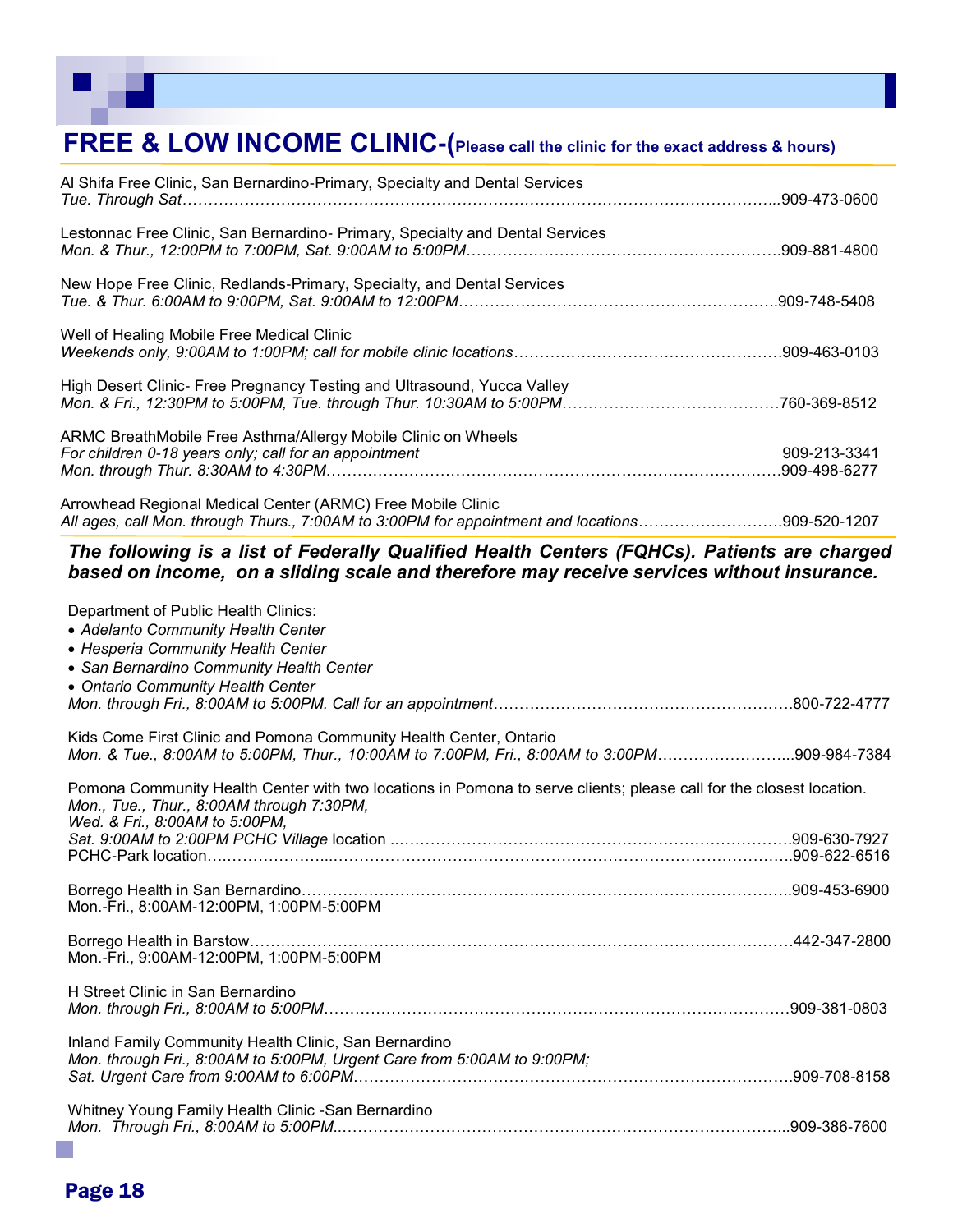# **FREE & LOW INCOME CLINICS,** *continued*

| SACHS- Norton Clinic, San Bernardino<br>SACHS- Frazee Clinic - San Bernardino<br><b>Bloomington Community Health Center</b><br>Mon. through Fri., 8:00AM to 5:00PM.<br>Hi-Desert Family Health Clinics, Twentynine Palms |  |
|--------------------------------------------------------------------------------------------------------------------------------------------------------------------------------------------------------------------------|--|
|                                                                                                                                                                                                                          |  |
|                                                                                                                                                                                                                          |  |
|                                                                                                                                                                                                                          |  |
|                                                                                                                                                                                                                          |  |
| Hi-Desert Family Health Clinics Yucca Valley                                                                                                                                                                             |  |
| Tri-State Community Health Care Center, Needles                                                                                                                                                                          |  |
| Unicare Community Health Center, Inc.<br>Five clinic locations in San Bernardino County to serve clients (call for the closest location)909-884-6700                                                                     |  |

#### **Family Health Centers**

| Arrowhead Regional Medical Center (ARMC) Family Health Centers<br>Fontana, Rialto, San Bernardino |  |
|---------------------------------------------------------------------------------------------------|--|
| Redlands Family Health Clinic                                                                     |  |
| Yucaipa Family Health Clinic                                                                      |  |

#### **Rural Health Clinics**

*Rural Health Clinic (RHC)***-***Care for underserved populations. All RHCs, by definition, serve low income patients in areas that have a shortage of medical services.* 

| <b>Ridgecrest Rural Health Clinic</b>                                                                                              |  |
|------------------------------------------------------------------------------------------------------------------------------------|--|
| Yucca Valley Medical Care, Inc.<br>Mon. through Fri., Walk-in 8:00AM to 10:00AM, 1:00-3:00 PM; closed 12:00AM to 1:00PM for lunch, |  |
| MCH Rural Health Clinic, Lake Arrowhead                                                                                            |  |
| Santa Rose Del Valle, Coachella                                                                                                    |  |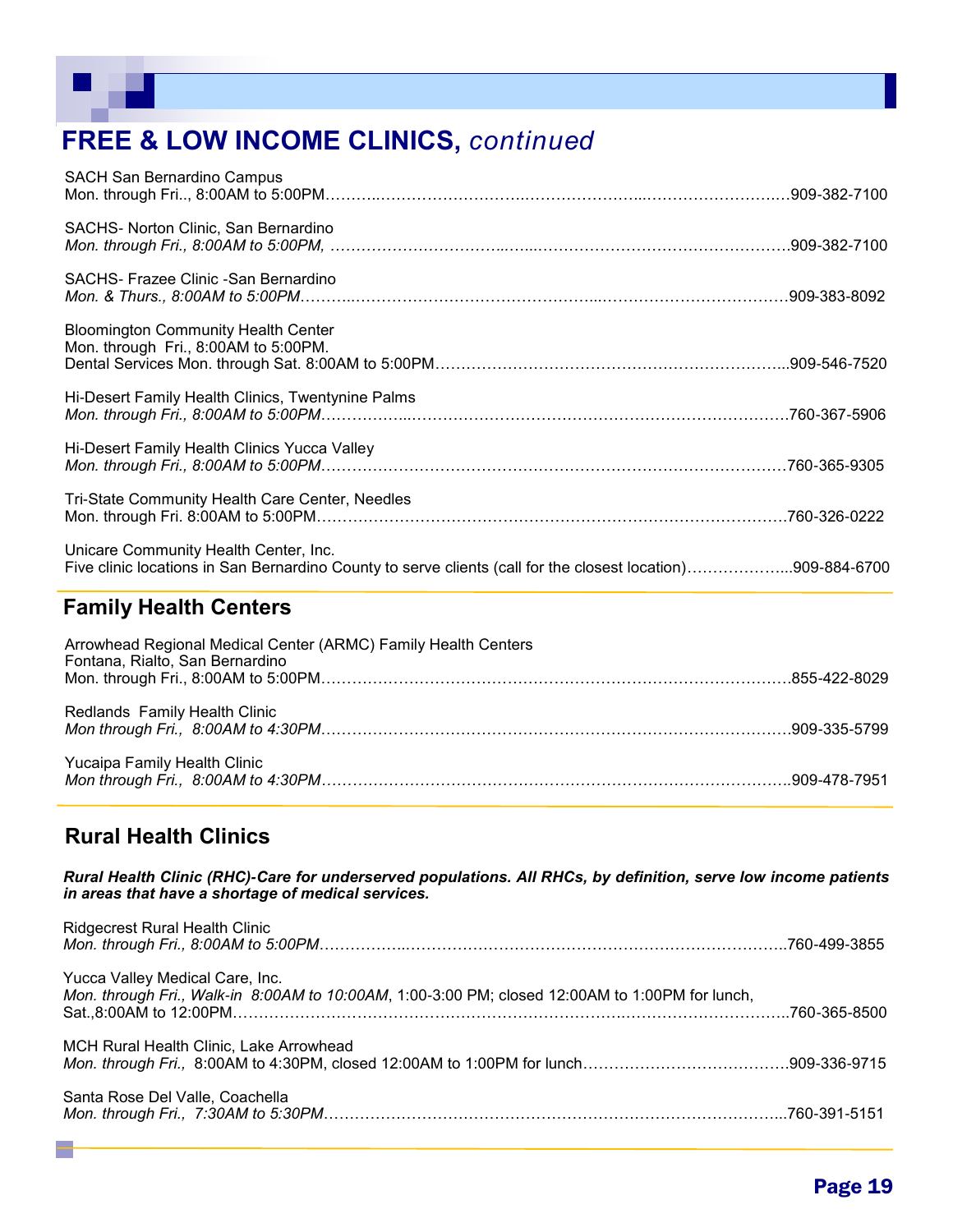# **BREASTFEEDING WEBSITES**

#### **Breastfeeding Websites**

<http://www.llli.org/nb.html> La Leche League International

<http://www.lllusa.org/> La Leche League USA

[http://www.cdph.ca.gov/HealthInfo/healthyliving/childfamily/Pages/](http://www.cdph.ca.gov/HealthInfo/healthyliving/childfamily/Pages/CaliforniaLawsRelatedtoBreastfeeding.aspx)

[CaliforniaLawsRelatedtoBreastfeeding.aspx](http://www.cdph.ca.gov/HealthInfo/healthyliving/childfamily/Pages/CaliforniaLawsRelatedtoBreastfeeding.aspx) California Department of Public Health-California

Breastfeeding Laws

<http://californiabreastfeeding.org/> California Breastfeeding Coalition

<https://www.womenshealth.gov/breastfeeding/index.html> Womenshealth.gov (in English)

[https://www.womenshealth.gov/espanol/la](https://www.womenshealth.gov/espanol/la-lactancia/index.html)-lactancia/index.html Womenshealth.gov (in Spanish)

[https://www.womenshealth.gov/breastfeeding/breastfeeding](https://www.womenshealth.gov/breastfeeding/breastfeeding-and-special-situations.html)-and-special-situations.html Women-

shealth.gov Breastfeeding and Special Situations

[https://www.womenshealth.gov/publications/our](https://www.womenshealth.gov/publications/our-publications/breastfeeding-%20guide/?from=breastfeeding)-publications/breastfeeding- guide/?

[from=breastfeeding](https://www.womenshealth.gov/publications/our-publications/breastfeeding-%20guide/?from=breastfeeding) Womenhealth.gov Materials in English, Spanish, and Chinese

<http://www.usbreastfeeding.org/>United States Breastfeeding Committee

<http://www2.aap.org/breastfeeding/faqsbreastfeeding.html>American Academy of Pediatrics posi-

tion on breastfeeding

[http://med.stanford.edu/newborns/professional](http://med.stanford.edu/newborns/professional-education/breastfeeding.html)-education/breastfeeding.html Newborn Nursey

Stanford Medicine

<http://breastmilkcounts.com/> Breastfeeding Resource

<http://www.breastfeedingrose.org/> Breastfeeding Resources for African-American Women

<http://kellymom.com/>Parenting and Breastfeeding Resources

<http://mommymeds.com/>Information about taking medications while breastfeeding

<http://www.bestforbabes.org/>Helping moms reach their breastfeeding goals

#### **Local Resources**

<http://cms.sbcounty.gov/wic/Breastfeeding.aspx>San Bernardino County Department of Public Health WIC

[https://first5sanbernardino.wordpress.com/2016/04/01/free](https://first5sanbernardino.wordpress.com/2016/04/01/free-24-hours-breastfeeding-helpline/)-24-hours-breastfeeding-helpline/ San

Bernardino County Breastfeeding Support Line

<http://www.iebreastfeeding.org/> Inland Empire Breastfeeding Coalition

<http://www.llli.org/web/california.html>La Leche League of California

<http://www.mothersmilk.org/> Donor Milk Bank